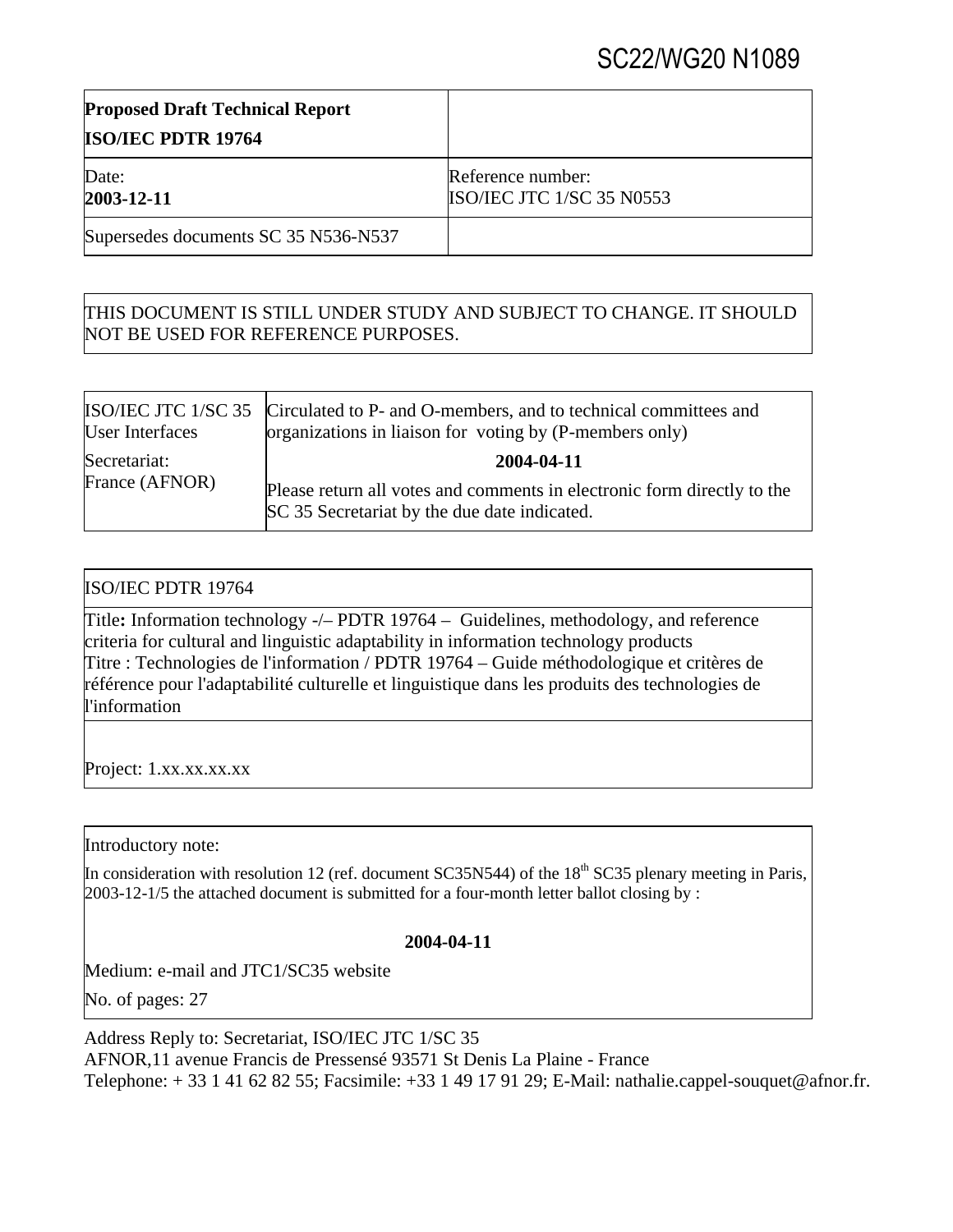Date: 2003-12-02

## **ISO/IEC PDTR 19764**

ISO/CEI SC 35/WG 5 Secretariat: AFNOR

## **Technical Report 19764 – Guidelines, methodology, and reference criteria for cultural and linguistic adaptability in information technology products**

*Rapport technique – Guide méthodologique et critères de référence pour l'adaptabilité culturelle et linguistique dans les produits des technologies de l'information*

**Warning**

This document is not an ISO International Standard. It is distributed for review and comment. It is subject to change without notice and may not be referred to as an International Standard.

Recipients of this document are invited to submit, with their comments, notification of any relevant patent rights of which they are aware and to provide supporting documentation.

*Document type: Technical Report Document subtype: Type 3 Document stage: (20) Preparatory Document language: E*

*Document2 STD Version 1.0*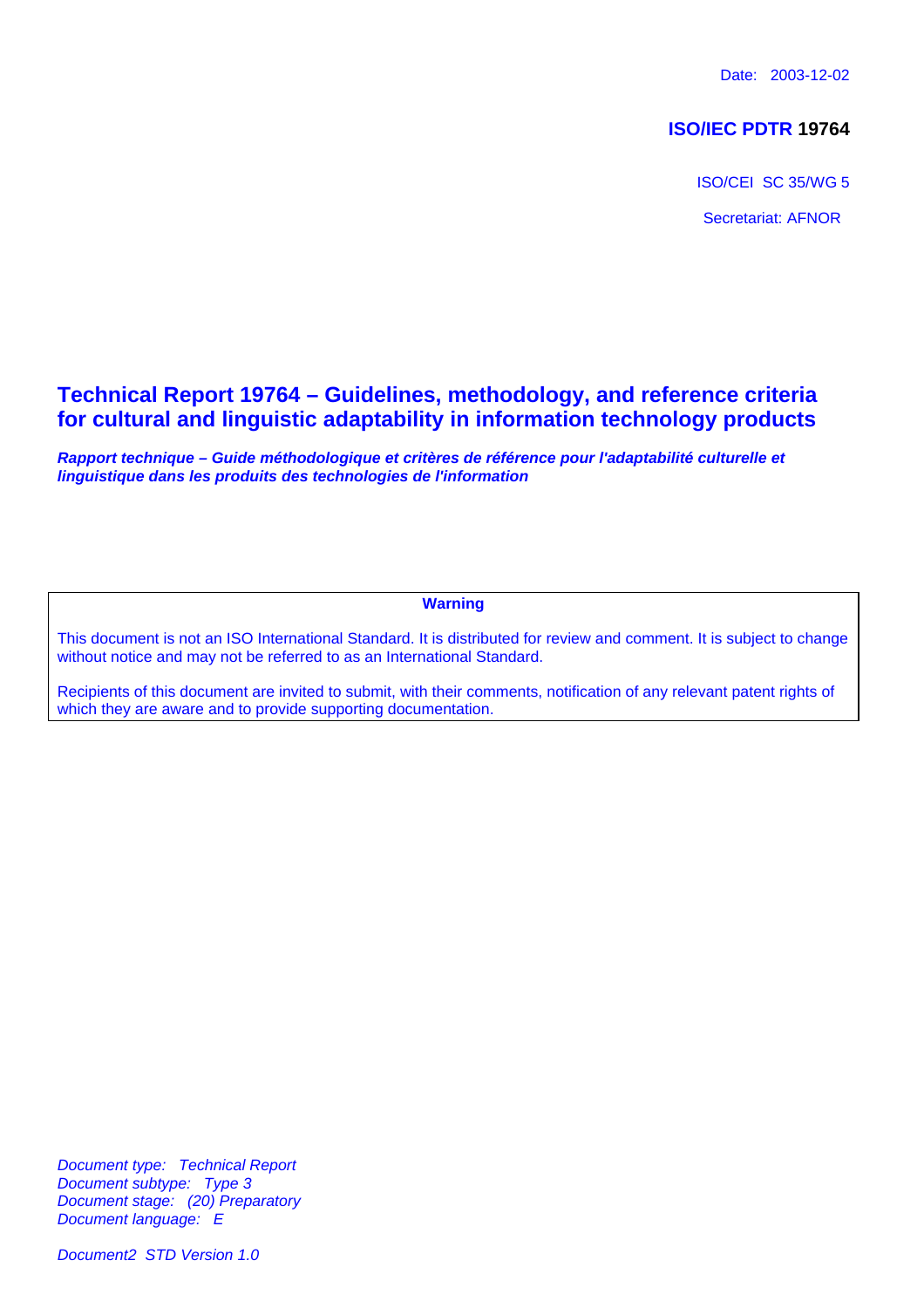### **Copyright notice**

This ISO document is a working draft or committee draft and is copyright-protected by ISO. While the reproduction of working drafts or committee drafts in any form for use by participants in the ISO standards development process is permitted without prior permission from ISO, neither this document nor any extract from it may be reproduced, stored or transmitted in any form for any other purpose without prior written permission from ISO.

Requests for permission to reproduce this document for the purpose of selling it should be addressed as shown below or to ISO's member body in the country of the requester:

*[Indicate : the full address telephone number fax number telex number and electronic mail address*

*as appropriate, of the Copyright Manager of the ISO member body responsible for the secretariat of the TC or SC within the framework of which the draft has been prepared]*

Reproduction for sales purposes may be subject to royalty payments or a licensing agreement.

Violators may be prosecuted.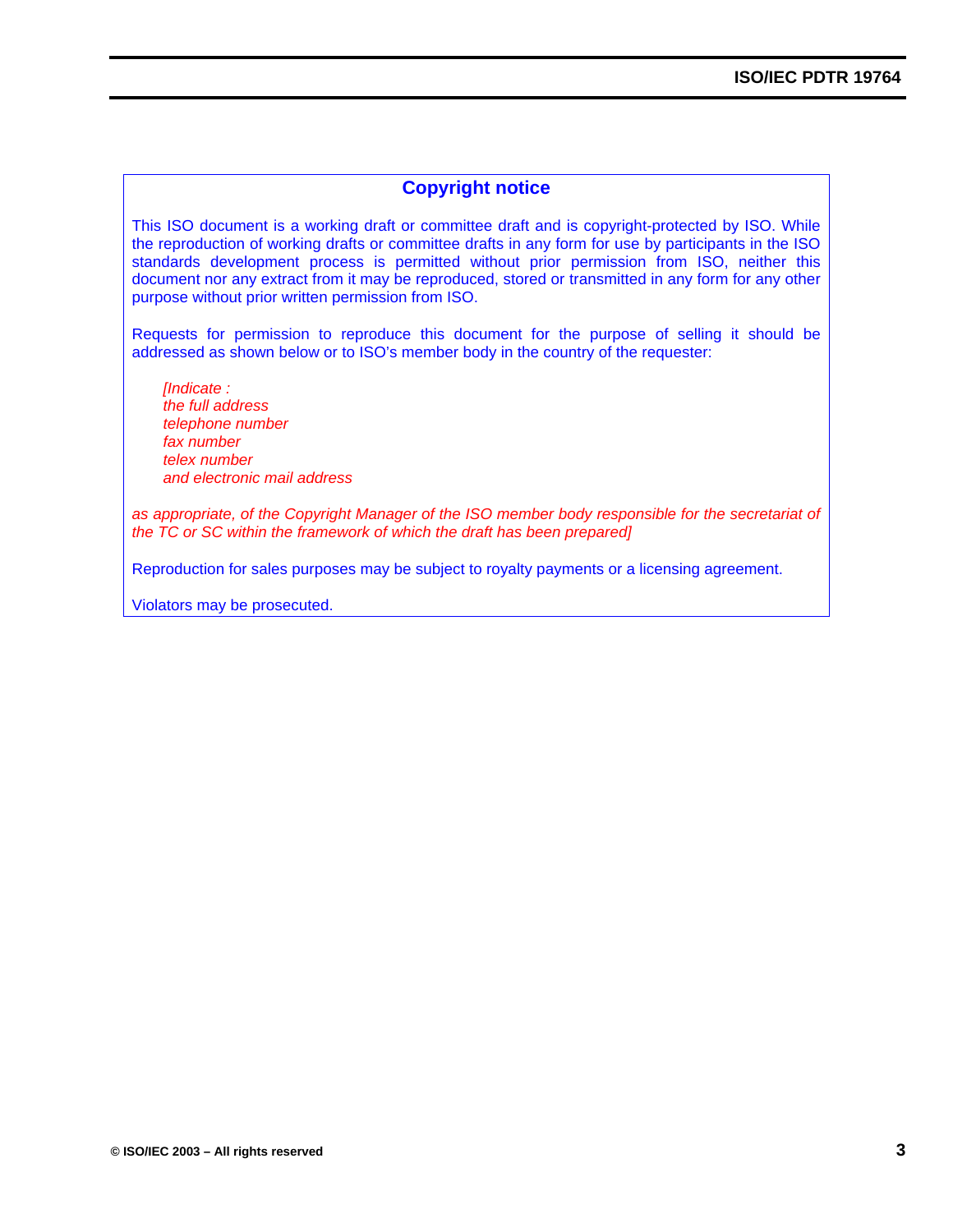## **Technical Report 19764 – Guidelines, methodology, and reference criteria for cultural and linguistic adaptability in information technology products**

*Rapport technique – Guide méthodologique et critères de référence pour l'adaptabilité culturelle et linguistique dans les produits des technologies de l'information*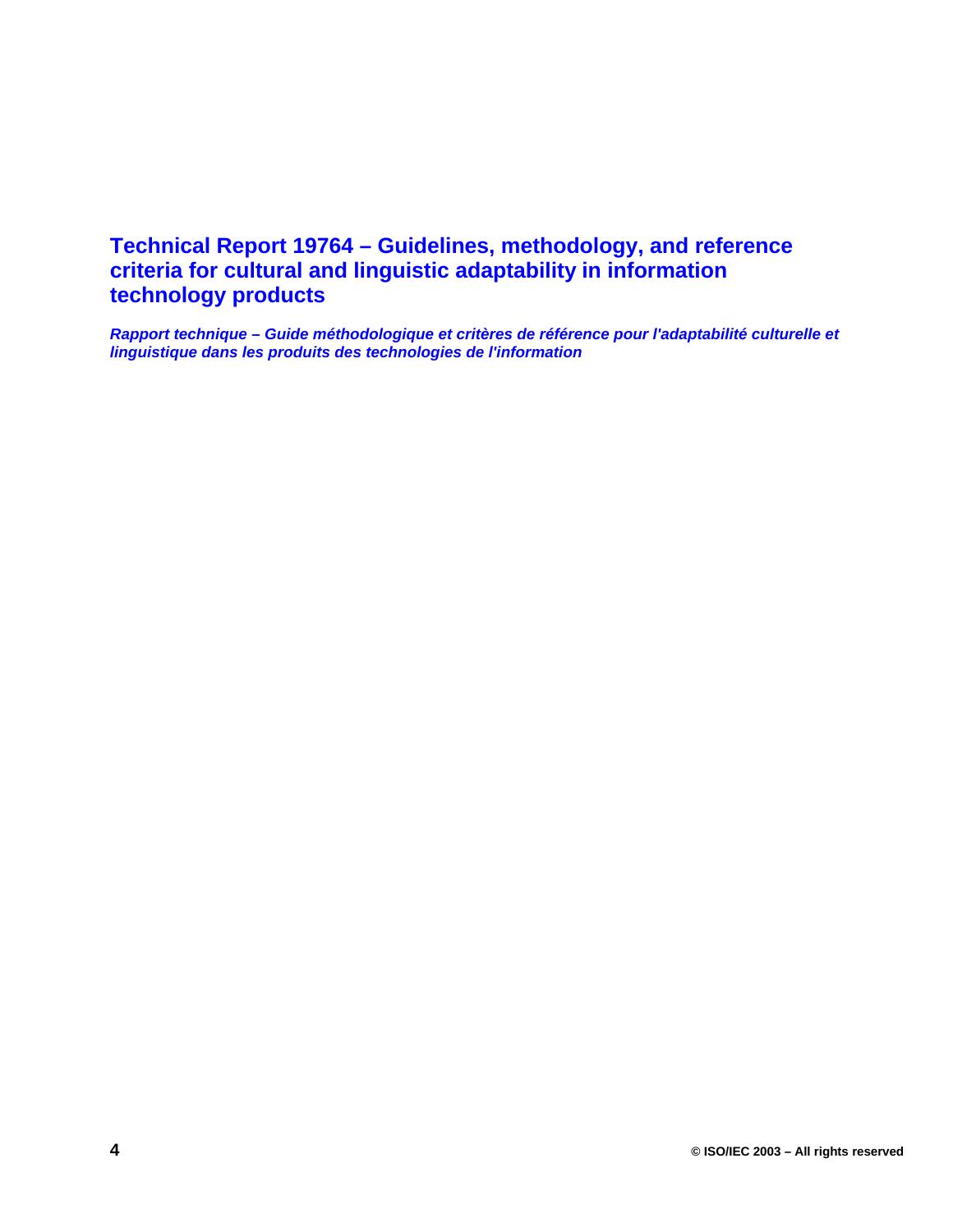## **Contents**

| 1            |  |
|--------------|--|
| $\mathbf{2}$ |  |
| 3            |  |
| 4            |  |
| 4.1          |  |
| 4.1.1        |  |
| 4.1.2        |  |
| 4.1.3        |  |
| 4.1.4        |  |
| 4.1.5        |  |
| 4.1.6        |  |
| 4.1.7        |  |
| 4.1.8        |  |
| 4.2          |  |
| 4.2.1        |  |
| 4.2.2        |  |
| 4.2.3        |  |
| 4.3          |  |
| 4.3.1        |  |
| 4.3.2        |  |
| 4.3.3        |  |
| 4.3.4        |  |
| 4.3.5        |  |
| 4.3.6        |  |
| 4.3.7        |  |
| 4.3.8        |  |
| 4.3.9        |  |
| 4.4          |  |
| 4.5          |  |
| 4.5.1        |  |
| 4.5.2        |  |
| 4.5.3        |  |
| 4.5.4        |  |
| 4.6          |  |
|              |  |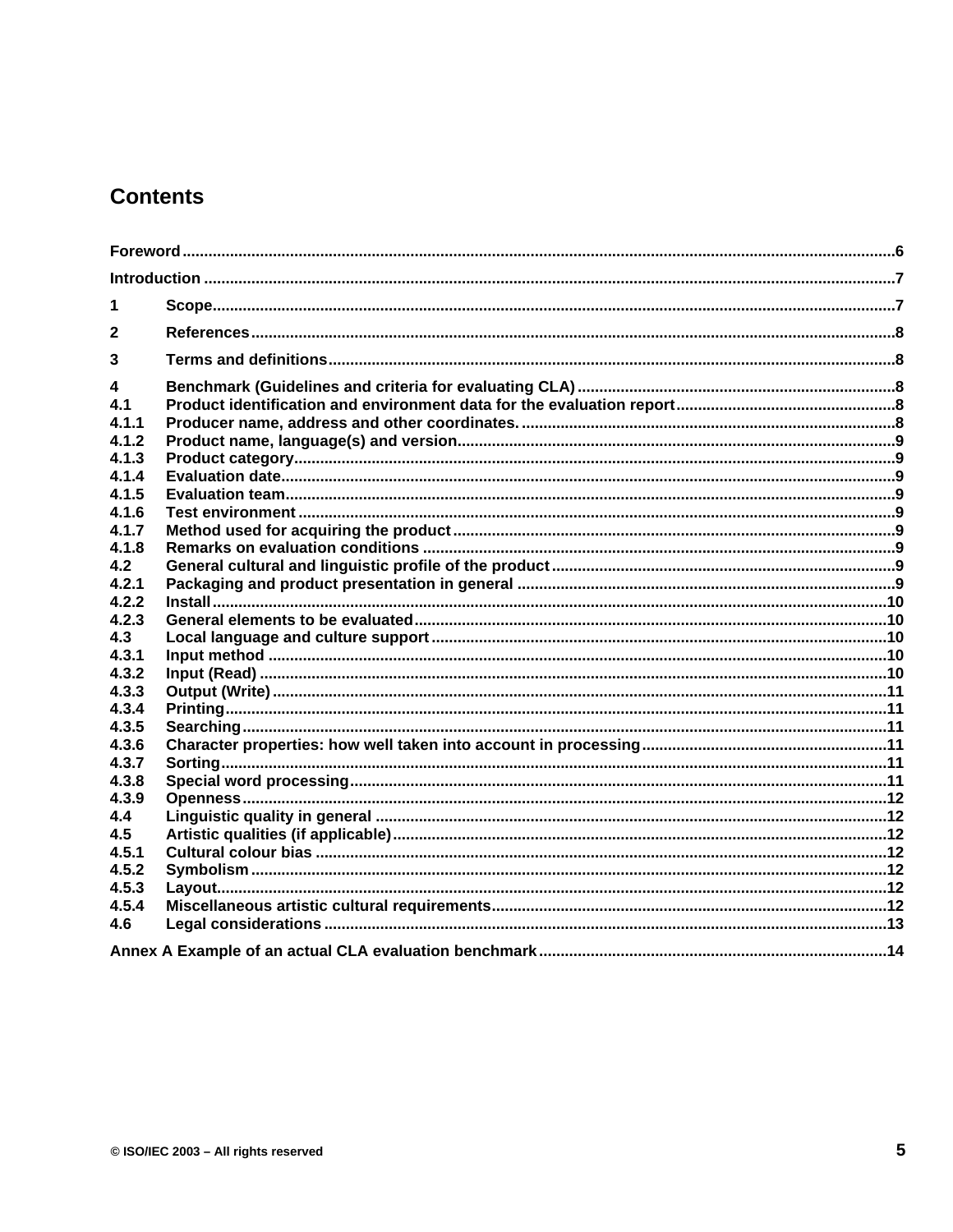## **Foreword**

ISO (the International Organization for Standardization) and IEC (the International Electrotechnical Commission) form the specialized system for worldwide standardization. National bodies that are members of ISO or IEC participate in the development of International Standards through technical committees established by the respective organization to deal with particular fields of technical activity. ISO and IEC technical committees collaborate in fields of mutual interest. Other international organizations, governmental and non-governmental, in liaison with ISO and IEC, also take part in the work.

In the field of information technology, ISO and IEC have established a joint technical committee, ISO/IEC JTC 1.

The main task of technical committees is to prepare International Standards, but in exceptional circumstances a technical committee may propose the publication of a Technical Report of one of the following types:

- type 1, when the required support cannot be obtained for the publication of an International Standard, despite repeated efforts;
- type 2, when the subject is still under technical development or where for any other reason there is the future but not immediate possibility of an agreement on an International Standard;
- type 3, when a technical committee has collected data of different kind from that which is normally published as an International Standard ("state of the art", for example).

Technical Reports of types 1 and 2 are subject to review within three years of publication, to decide whether they can be transformed into International Standards. Technical Reports of type 3 do not necessarily have to be reviewed until the data they provide are considered to be no longer valid or useful.

Technical Reports are drafted in accordance with the rules given in the ISO/IEC Directives, Part 3.

ISO/IEC TR 19764, which is a Technical Report of type 3, was prepared by Joint Technical Committee ISO/IEC JTC 1/SC 35, *Users Interfaces*.

This document is not to be regarded as an "International Standard". It is proposed for provisional application so that information and experience of its use in practice may be gathered. Comments on the content of this document should be sent to the ISO Central Secretariat.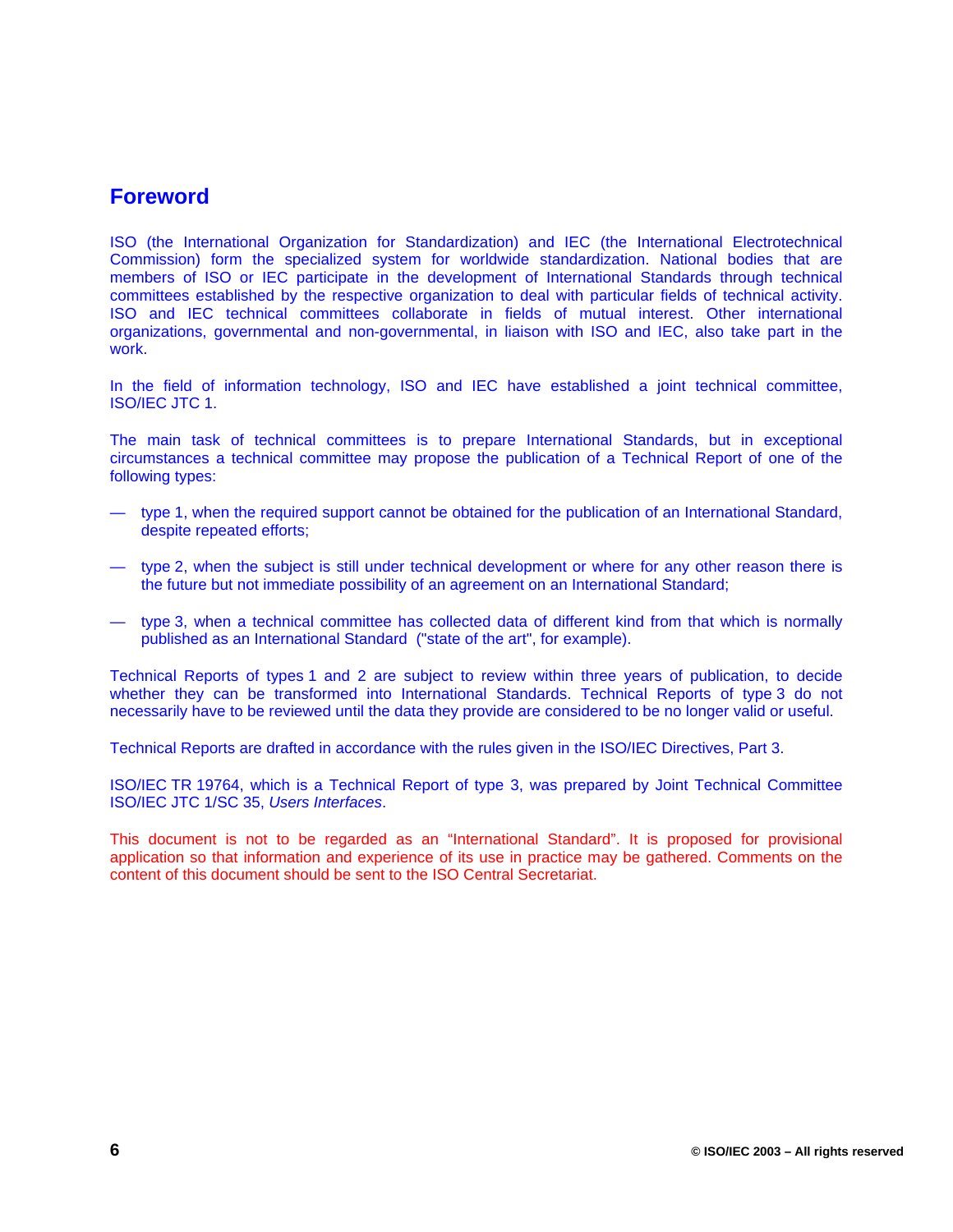## **Introduction**

A successful information technology product or service requires satisfying the needs of users, including needs of a cultural and linguistic nature, which some people consider an essential part of what is now known as "[user]" accessibility [to information technology]".

This technical report will assist the marketplace by providing an objective evaluation method to measure cultural and linguistic adaptability. Although local or national requirements of a legal and regulatory nature may not always be directly relevant in evaluation of products meeting cultural and linguistic adaptability, they sometimes constitute a world-wide challenge for many product or services, now including those which are IT-based. The TR provides indications reminding that such requirements may have to be met in a national or local profile to complete cultural and linguistic requirements in some countries and hence should be considered in evaluation, as a guidance to producers.

The TR is considered as a tool for examining products and thus is intended to help consumers in evaluating the ability of a product to support a given language and culture. At the same time it is also intended to help developers evaluating in advance or enhancing their product's capabilities with regards to cultural and linguistic adaptability.

It is expected that with the use of such a method, typically no product will be assigned a null mark, and typically none will also be able to achieve perfection, so that cultural and linguistic adaptability will be progressively defined in this way by the market and that it will constitute a moving – and evolving – target by nature. It is indeed more a tool to assist in the making bettering of products

The TR is presented in such a way that one individual or organization should be able to make its own benchmark in a sequential way by following the guidelines given, and establish the weightings attributed to each point evaluated in accordance with all parties involved in such an evaluation. As stated before, the goal is not to discard product but to help correct their weaknesses.

The TR is based on actual experience gathered initially at OQLF (*Office québécois de la langue française*) over four years in evaluating software (mainly) and hardware (mainly in the field of user interfaces, such as keyboards from different manufacturers, using profiles of standards and other specifications), with regards to meeting the different requirements of the French language and the cultural aspects relevant in Québec. This model project, nicknamed BETEL (*Banc d'essai technolinguistique*), experienced through a specific natural language and a specific cultural environment is being generalized here to cater for needs of any language in a similar way. The steps given in the TR constitute guidelines and criteria that could be enhanced over years. Hence this TR which currently has modest but pragmatic goals in its evaluation, could also be updated in the future in line with comments received throughout months and years from the communities of users of this TR.

### **1 Scope**

This Technical Report (TR) defines a methodology and a guided checklist for evaluation of cultural adaptability in software, hardware and other IT products, that is, a widely usable check-list and guidelines applicable to all IT products, also expandable for meeting specific cultural environments requirements.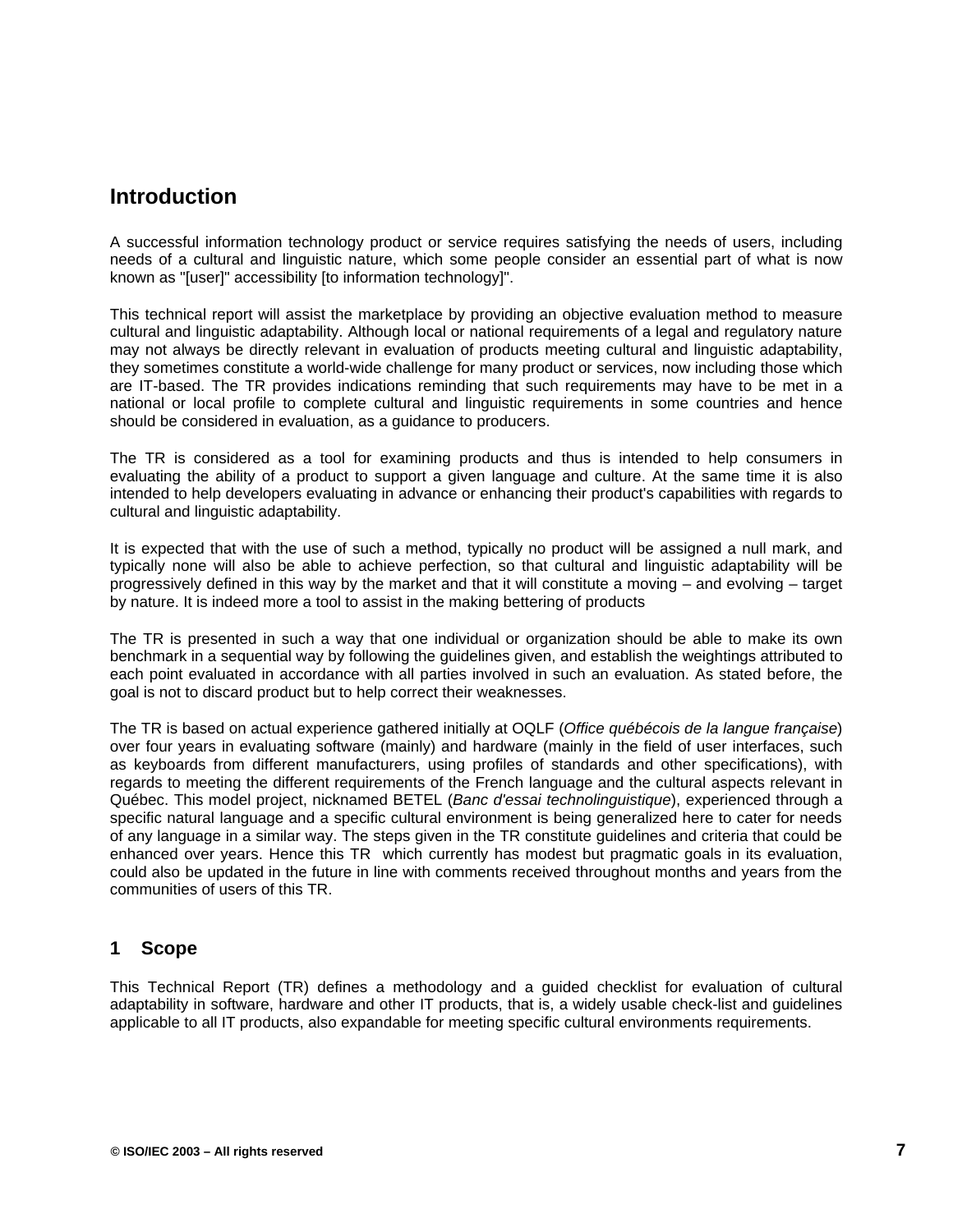## **2 References**

The following documents contain provisions which, through reference in this text, constitute provisions of this Technical Report. For dated references, subsequent amendments to, or revisions of, any of these publications do not apply. However, parties to agreements based on this Technical Report are encouraged to investigate the possibility of applying the most recent editions of the normative documents indicated below. For undated references, the latest edition of the normative document referred to applies. Members of ISO and IEC maintain registers of currently valid International Standards.

http://www.olf.gouv.qc.ca/technologies/Betel/ [Banc d'essai technolinguistique], or

http://www.olf.gouv.qc.ca/ressources/ti/index.html#betel

ISO/IEC SC35 N 461 – Grille d'évaluation technolinguistique

ISO/IEC SC35 N 462 – Guide d'évaluation technolinguistique

## **3 Terms and definitions**

For the purposes of this Technical Report, the following terms and definitions apply.

## **3.1**

**CLA** cultural and linguistic adaptability

#### **3.1**

#### **culture**

**Set of uses, customs, artistic, religious and intellectual expressions which are characteristic features of a group, a human society.**

### **4 Benchmark (Guidelines and criteria for evaluating CLA)**

The following constitutes a sequential path to follow in order to establish a CLA evaluation benchmark. This is to be seen as a general *aide-mémoire* from which one can deviate by suppressing non-applicable elements or by adding relevant ones. In particular software and hardware can use some common elements but in general hardware (such as keyboards), CLA characteristics are generally simpler to evaluate, if only the number of CLA elements to be considered is taken into consideration.

Once all the elements to be taken into consideration have been established, and before testing, relative weighting of each element occurs, against which evaluation will be determined before attributing a general score to a product, which may also permit product ranking.

#### **4.1 Product identification and environment data for the evaluation report**

In the evaluation report, the product is here identified by a series of data:

#### **4.1.1 Producer name, address and other coordinates.**

If evaluation copies of a software product can be downloaded through the Internet, the URL of the site where this can be done is documented here.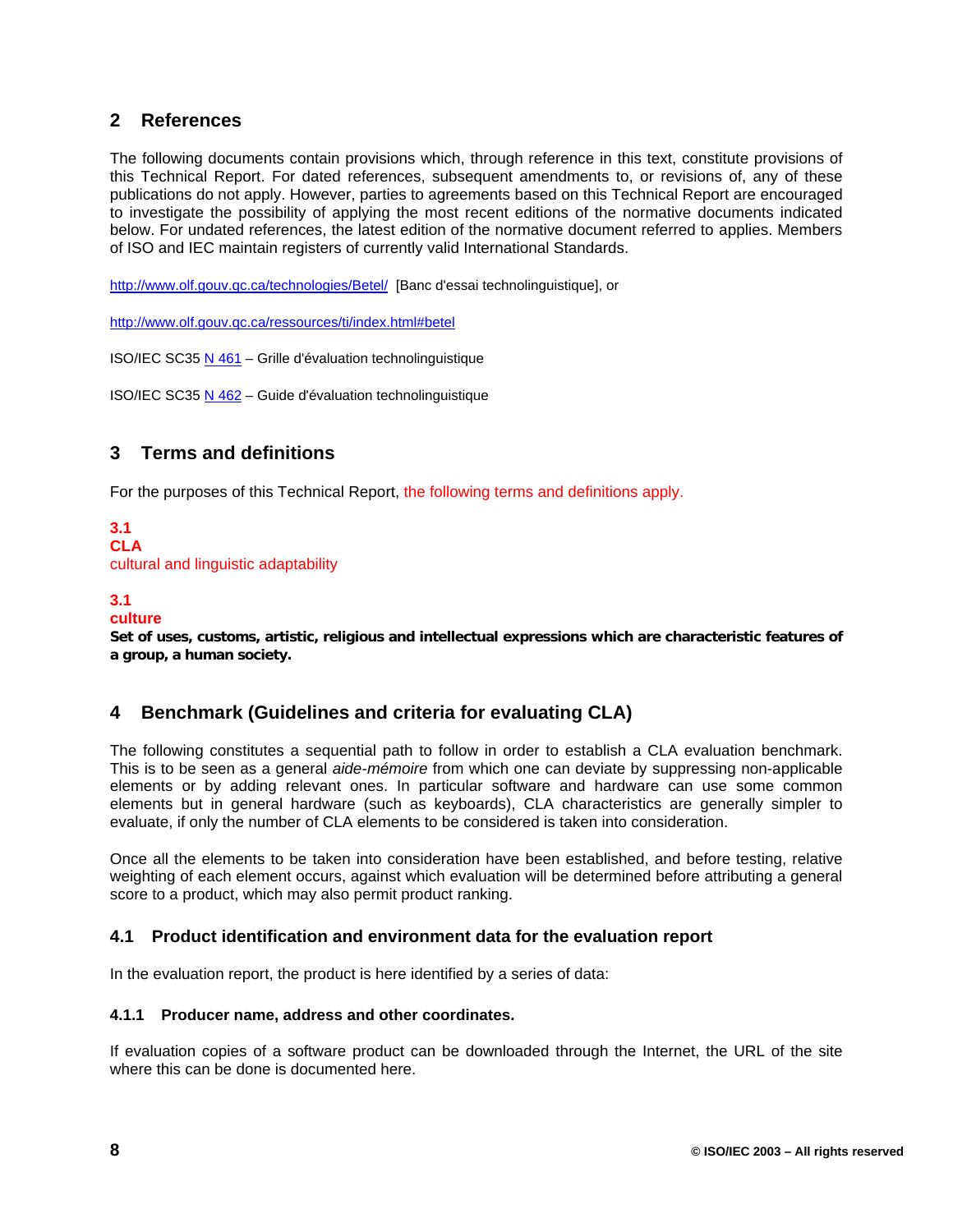#### **4.1.2 Product name, language(s) and version**

The identification of the exact version evaluated is documented here (including the specific indication on the language[s] version if the core product was not produced in a neutral way), as accurately as possible. The evaluation can indeed be very different after an evaluation is fed back to the producer, which is likely to correct some, if not all, weaknesses identified in previous versions.

#### **4.1.3 Product category**

This data gives a summary of the general scope of the product evaluated, and what its main functions are.

#### **4.1.4 Evaluation date**

The evaluation date is data that complements the version number. Some products are provided with fixed in between versions that may affect the validity of the results if this element is not well identified. It is highly recommended that all fixes available from the producer at the date of evaluation be applied to guarantee the accuracy of the report in a standardized way.

#### **4.1.5 Evaluation team**

This is essential historical data which could give an idea of the expertise of the evaluation team and of its credibility over a period of time.

#### **4.1.6 Test environment**

This documents the environment under which the tests were made, such as the actual keyboard used, the specific fonts used if relevant, the operating system and its version, the character set(s) used and so on.

#### **4.1.7 Method used for acquiring the product**

Here it may be relevant to say who sponsored the acquisition of the product, to make transparent the links that may have the evaluators with the producer. It is important that any complimentary providing of the product not be tied with any advantage given to the evaluators.

#### **4.1.8 Remarks on evaluation conditions**

This gives some more data on issues or remarks that could make the evaluators on the conditions of the evaluation tests.

#### **4.2 General cultural and linguistic profile of the product**

This profile constitutes the first approach that a user may have in front of a new product. This approach also has relevant CLA requirements that are evaluated here under three different themes.

#### **4.2.1 Packaging and product presentation in general**

One can get a product fully packaged or in the case of software, optionally through downloading via a web site. In both cases the presentation may or may not respect the user language and culture.. This element evaluates this first contact with a product. It is recommended that the evaluation report shows an image of either the physical packaging or of screen captured on a web site, to illustrate the evaluation.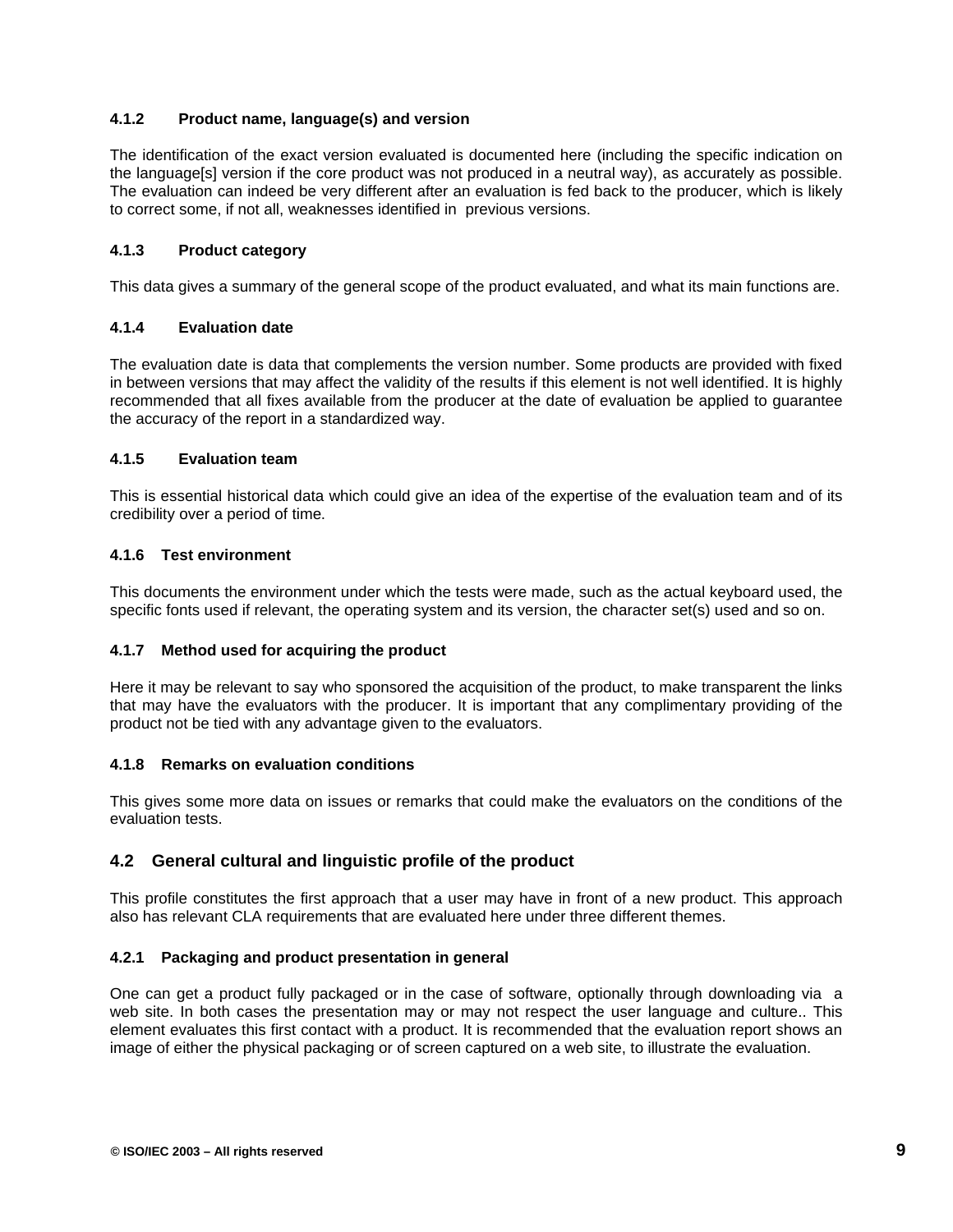#### **4.2.2 Install**

Even if the final installed product may respect the user language and culture, it is possible that the install process does not or does more or less. This element is intended to evaluate this characteristic. Again, in the report, pictures should document the evaluation as far as possible. Not only documentation should respect the user language but the elements of the installation process should also do it, including for example installation files names or directory names whenever it is intended that they be significant for the installer (example: a file called "README" or "ThisFileShouldBeDeleted" in English might be uninformative to a human installer whose language is not English). When file names can be determined by the user they should ideally allow the user to enter all national characters necessary to write a text.

Conflicts between the product installed and its environment should be identified (for example, installing a French piece of software on an English operating system or the reverse might have adverse effect. When the install process gives such indications, they should e noted. Otherwise, the presence of inconsistencies in the user interface (for example, error messages not corresponding to the user language) should be assessed.

#### **4.2.3 General elements to be evaluated**

To quickly see if a product provides a general respect of the user language and culture the following elements should be examined: online help, dialog boxes, help captions, error messages, file names, and elements of after-sale service.

#### **4.3 Local language and culture support**

This is the most important aspect of evaluation, as it goes through detailed evaluation, after the first approach to a product. Whenever international standards or national standards exist they should be considered for evaluation. In their absence in certain areas addition private specifications may be of help.

Otherwise natural language support per se should be considered, which in general concerns input, process and output supporting the cultural and linguistic characteristics of the user.

#### **4.3.1 Input method**

The product evaluated should allow without interference the user language in all its richness. Normally one evaluates here the ability of the product to cope with international and national keyboard layout (for example ISO/IEC 9995), international or national entry method (for example ISO/IEC 14755) and to properly feed back the characters entered. Points should be given for each standard involved, as in general several may be involved.

#### **4.3.2 Input (Read)**

The product evaluated should be able to read and correctly display a file that already contains the characters used in the user language. Either the identification of the language is explicit (tagging system identifying the character set, or in its absence it should be possible to identify it manually) or it is implicit (the product assumes that a given character set is used). Unless the coded character set used is the Universal character set (ISO/IEC 10646, which is often implicitly coded using the UTF-8 format, in particular in new Internet standards), it is not desirable that the character set in use be assumed as being fixed, as this seriously affect the linguistic adaptability of the product.

Support of various international and national standards for coding is to be evaluated. Pure support of private specifications is not desirable in any product as it ultimately affect not only linguistic adaptability but also interoperability of products.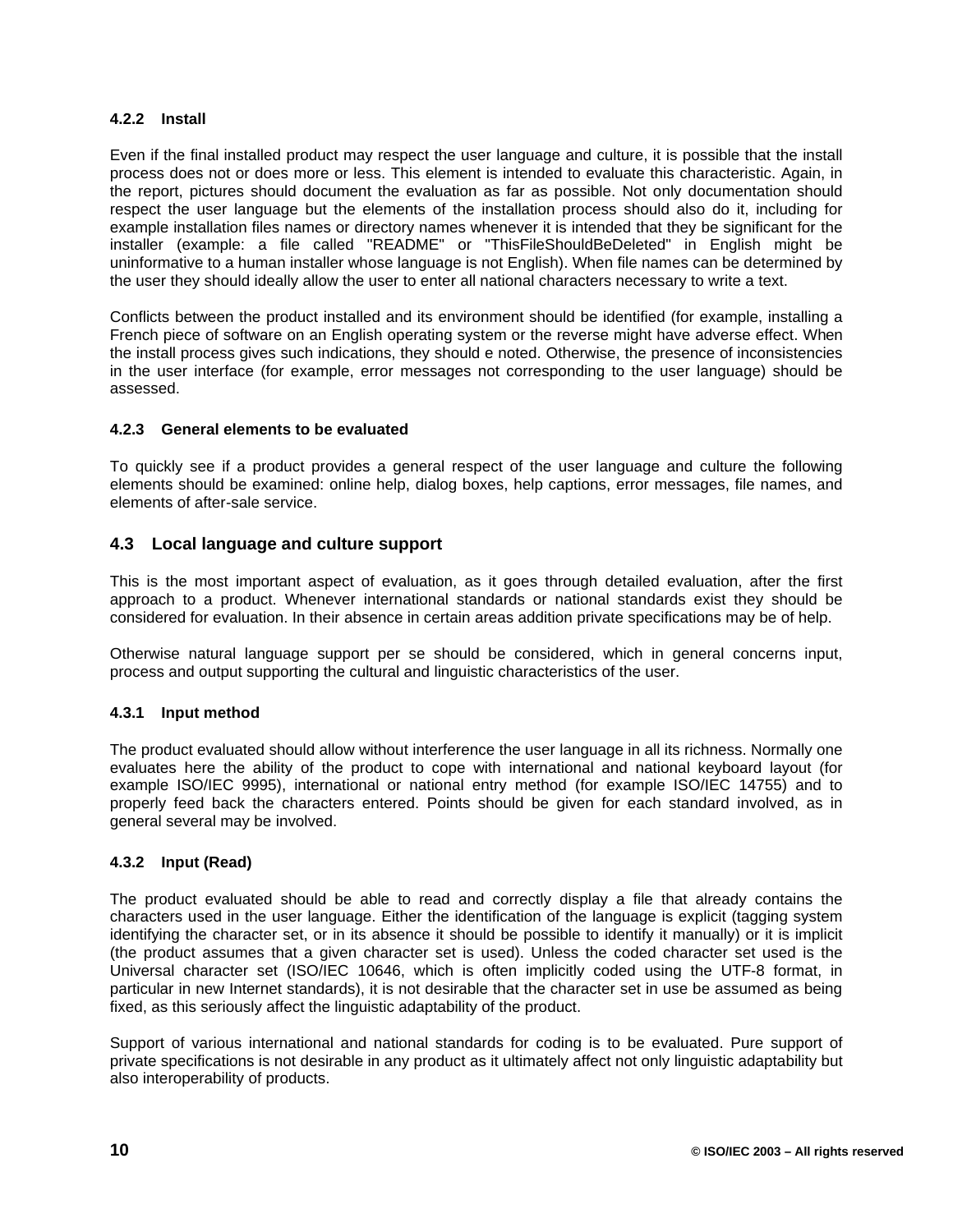#### **4.3.3 Output (Write)**

The product should be able to correctly display and transmit the characters of the user language and culture consistently so that the information transported be preserved its meaning (example: a EURO sign input using a specific character set should be printed as a EURO sign and nothing else).

#### **4.3.4 Printing**

The product used should also be able to consistently print the characters input by the keyboard and input method or the characters read from an already existing file, produced either by the product itself or by another product (interoperability).

#### **4.3.5 Searching**

The reproduction of characters from input to output is something that is of a less complex nature than their adequate processing. Searching must respect the characteristics of the user language expectation: hence in French one may search using accented or unaccented keywords and the comparison should be made according to the behaviour expected from state-of-the-art-aware international and adaptable comparison methods (such as the one prescribed by ISO/IEC 14651).

#### **4.3.6 Character properties: how well taken into account in processing**

Character properties such as equivalence or non-equivalence between upper and lower case characters in alphabetic scripts is to be evaluated here according to user expectations or accepted or conventional constraints. Any discrepancy with normal linguistic and cultural practices should be noted in the report and weighed accordingly if this discrepancy is dependent on the product itself.

#### **4.3.7 Sorting**

Sorting is a process that is linked to character comparison, like the searching process, with the difference that it is more global in its scope and presentation. Whenever sorting is involved in a product, if such a sorting is under control of the product itself, results produced should respect the cultural and linguistic user expectation. The process should respect either a national sort standard practice (such as the order expected in dictionaries for a given language and country or region) or be aligned on International Standard ISO/IEC 14651, which itself requires adaptation to the user language and culture.

A sorting benchmark should be established (such as the one that exists in Canadian standard CAN/CSA Z243.4.1) and the product tested against this benchmark.

Any non-respect of the sort expectation should be documented by a screen capture or the image of a computer printout.

#### **4.3.8 Special word processing**

Rules used in word-wrapping between lines, or of special word or character processing required by the culture or language of the user, whenever existent, are evaluated here.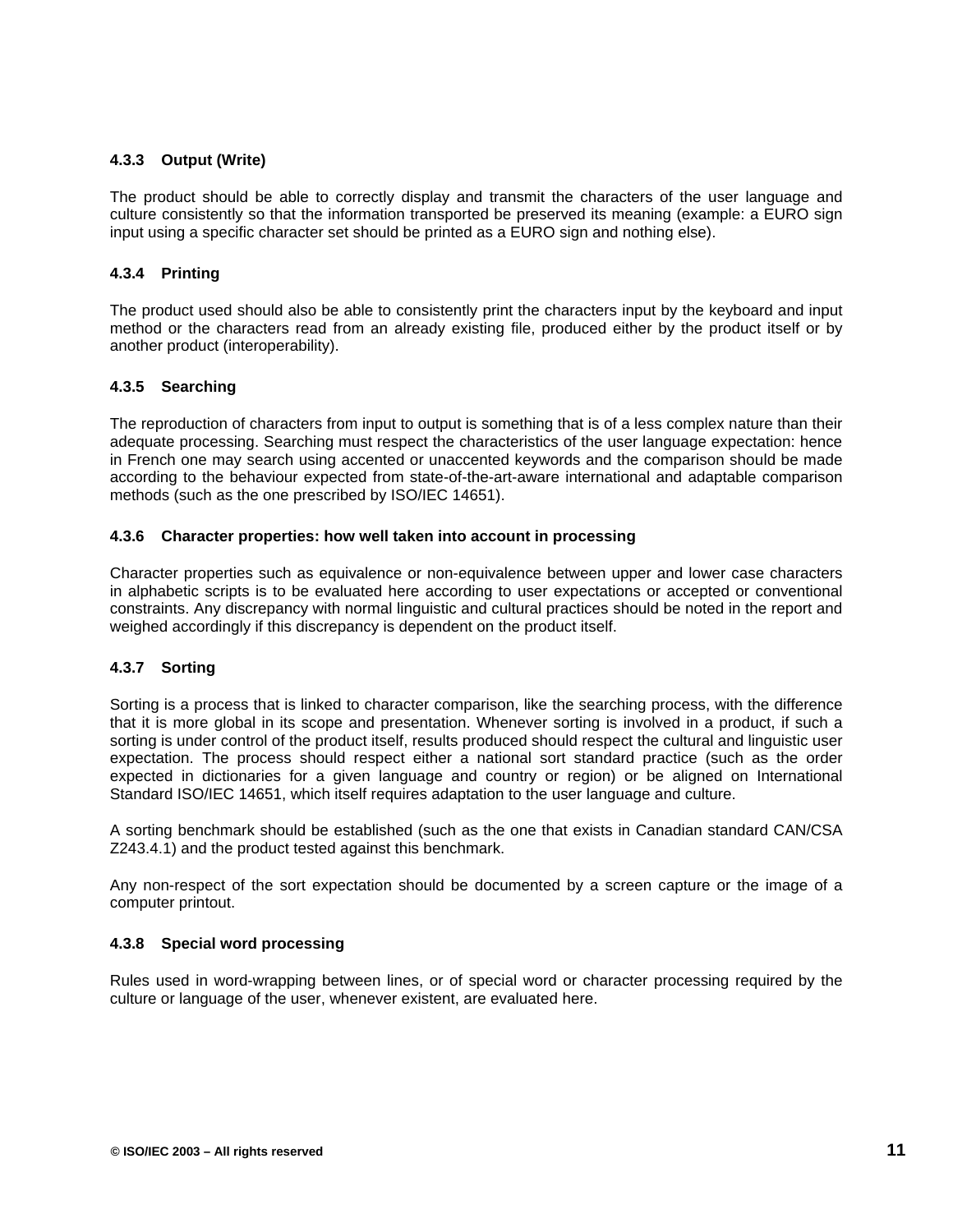#### **4.3.9 Openness**

The openness of a software or hardware is its capability to be able to able to deal with external elements, such as software plugins, hardware connections of different natures, interchange of characters with other applications (while keeping their "meaning"), exchange of multilingual text, exchange of metadata, and that, without affecting functionality and performance of the product.

Data and metadata compatible in a cross-language way, character interchange in cross-platform, crosslanguage exchanges, etc.)

When metadata is involved, for example, the exchange should be possible with culturally neutral elements (i.e. not impose metadata to a user in a given natural language that would not be the user's language – numeric metadata is then preferable for inter-machine or inter-application exchanges; for example, whenever a universal character set metadata is exchanged, neutral, numeric identification of the character is preferable to character names; and presentation of this metadata should otherwise be presented to the user with names of characters in the user language ).

#### **4.4 Linguistic quality in general**

For the evaluated product, a sampling of a given percentage (10% is a reasonable sampling if the total text fits in less than 500 pages – beyond, a sampling of 5% may be reasonably sufficient) of all text involved in user documentation, messages, and display. Among this sampling, linguistic quality should be evaluated by terminology, spelling and grammar mistakes.

### **4.5 Artistic qualities (if applicable)**

#### **4.5.1 Cultural colour bias**

Here any cultural bias of a product relative to the culture of the user is to be identified. For example, a colour may be considered a symbol of pain or death in a given culture, and on the contrary a symbol of life, purity and joy in another. Products may have been developed in total ignorance of these biases. It is in the producer interest that such issues be thoroughly identified.

#### **4.5.2 Symbolism**

Beyond colours, all elements of a symbolic nature that adversely affects user acceptability should be documented in the report.

#### **4.5.3 Layout**

Some cultures pay more attention to elements presented in a specific way than in others (example text with bold titles, with special indents or put in a box, or simply using particular fonts, may be more significant in a culture as in another). Respect of word or character wrapping rules maybe evaluated here if they are considered as an artistic element.

#### **4.5.4 Miscellaneous artistic cultural requirements**

In many cultures artistic presentation in a given way is significant. Support of such requirements is to be applied here whenever applicable.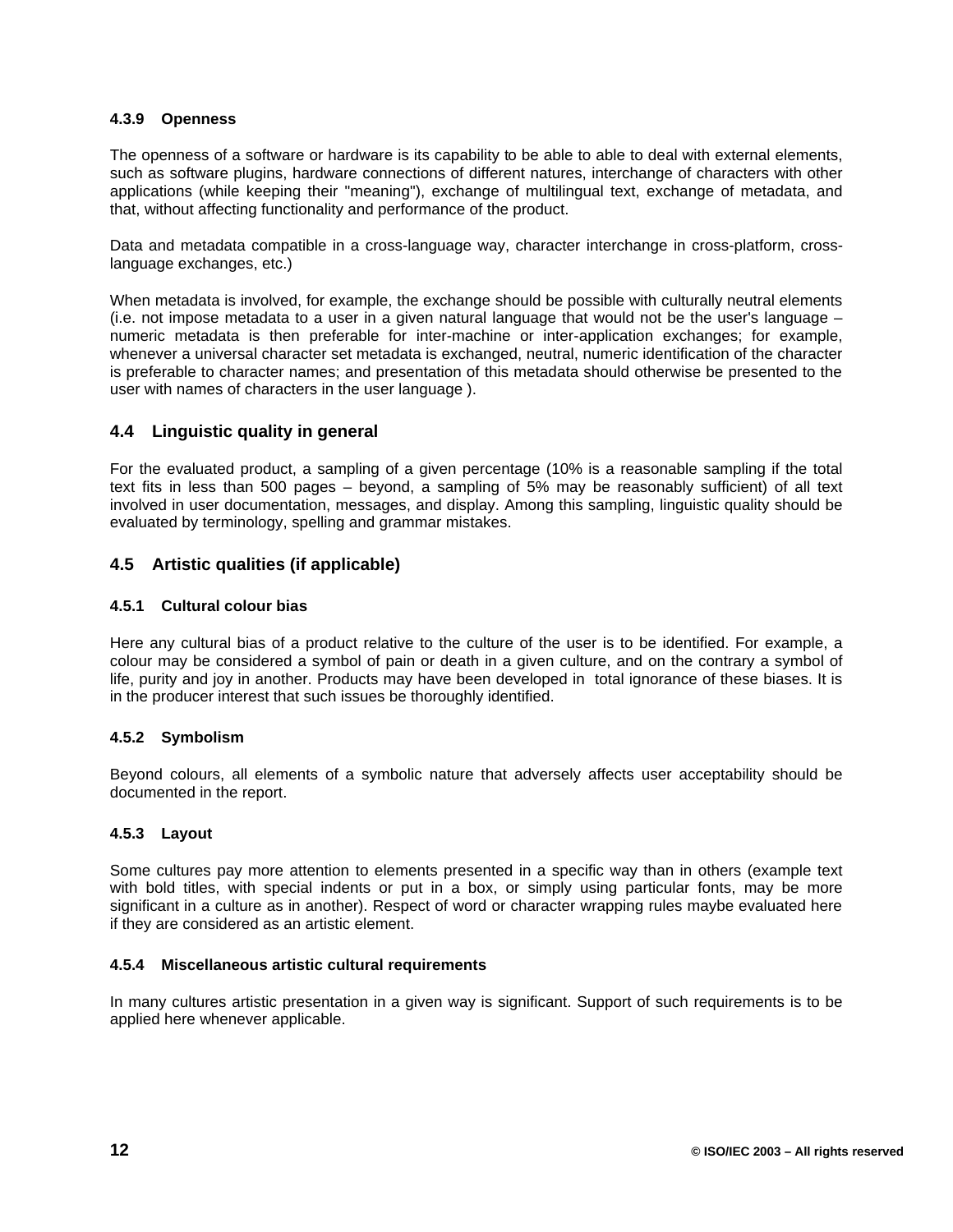### **4.6 Legal considerations**

Although the goal of this TR is not to solve legal problems, any issue, perceived or obvious, relative to laws, local rules and by-laws, should be identified in the evaluation report. Any score in this area being of a particularly sensible nature, it should be avoided unless it is very obvious and undebatable in nature.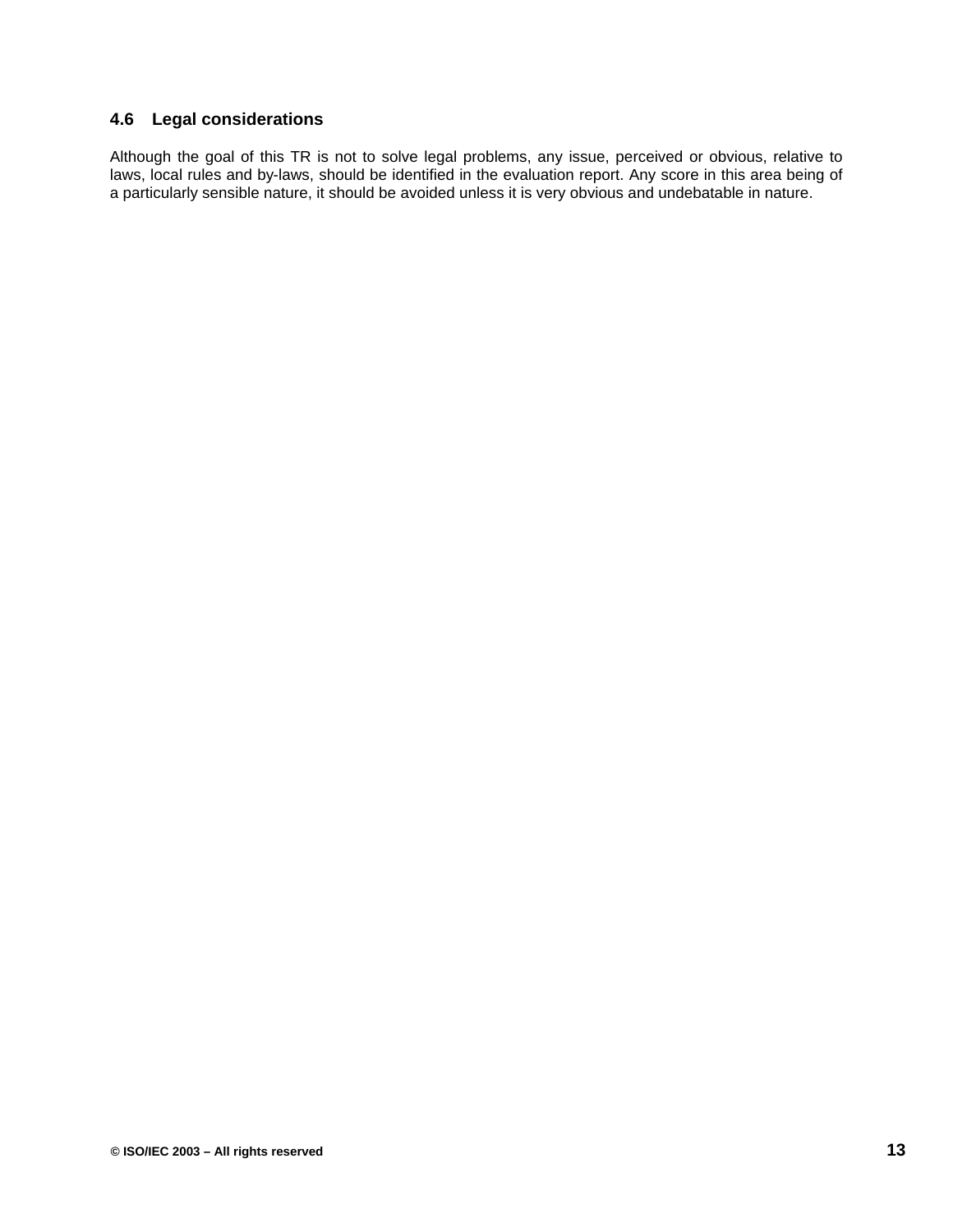## **Annex A**

## **Example of an actual CLA evaluation benchmark**

To get an idea of an actual example of CLA benchmark grid see document SC35 N0461. Its explanation is given in document SC35 N 0462. Both documents are in French. This benchmark has inspired this TR initial efforts and thus could be considered a profile of it. Even if one does not understand French, the elements presented in these documents in general follows the same sequence as in this international TR.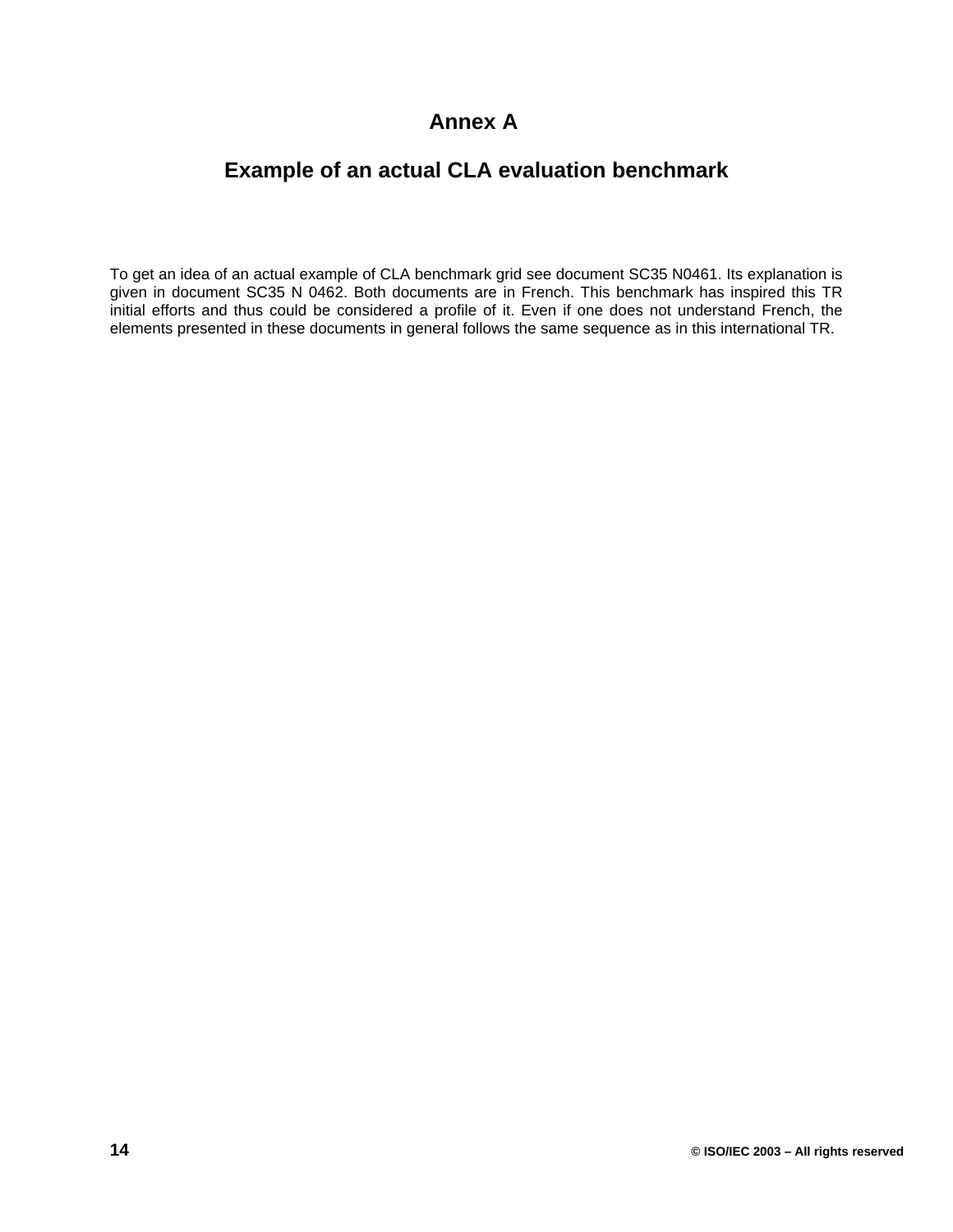Date : 2003-12-02

## **ISO/CEI PDTR 19764**

ISO/CEI SC 35/WG 5 Secrétariat : AFNOR

## *Rapport technique 19764 – Guide méthodologique et critères de référence pour l'adaptabilité culturelle et linguistique dans les produits des technologies de l'information*

**Technical Report 19764 – Guidelines, methodology, and reference criteria for cultural and linguistic adaptability in information technology products**

### **Warning**

This document is not an ISO International Standard. It is distributed for review and comment. It is subject to change without notice and may not be referred to as an International Standard.

Recipients of this draft are invited to submit, with their comments, notification of any relevant patent rights of which they are aware and to provide supporting documentation.

#### **Warning**

This document is not an ISO International Standard. It is distributed for review and comment. It is subject to change without notice and may not be referred to as an International Standard.

Recipients of this draft are invited to submit, with their comments, notification of any relevant patent rights of which they are aware and to provide supporting documentation.

*Type de document : Rapport technique Sous-type du document : Type 3 Stade : (20) Préparatoire Langue du document : F (E à l'origine)*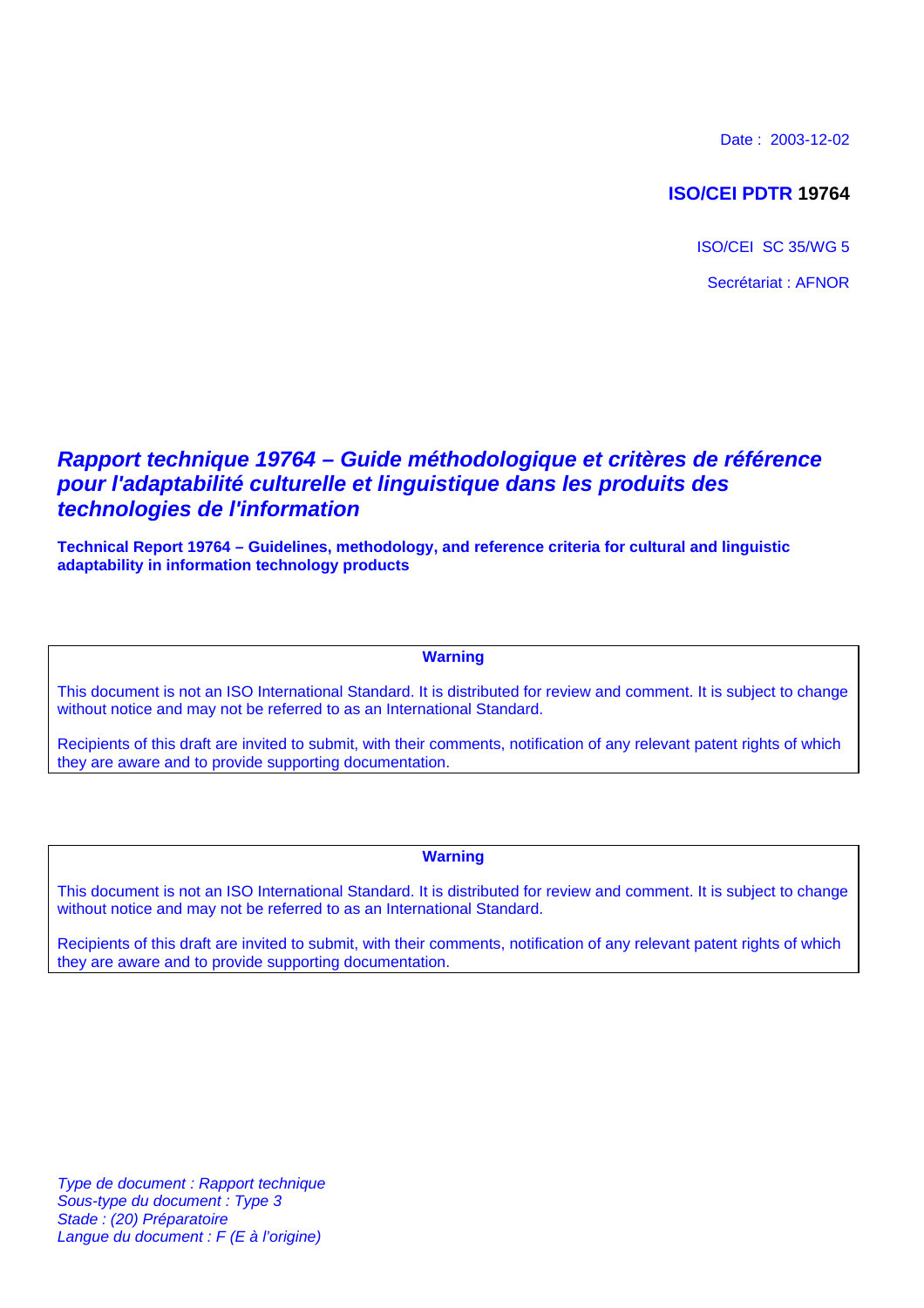### **Notice de droit d'auteur**

Ce document de l'ISO est un document de travail ou une ébauche préparée par un comité; il est protégé par le droit d'auteur. Même si la reproduction des documents de travail ou des ébauches d'un comité, sous quelque forme que ce soit, à l'intention des participants à l'établissement des normes ISO est autorisée sans permission préalable de l'organisme, ce document ne peut être reproduit, enregistré dans un système d'extraction ou transmis sous quelque forme que ce soit, en totalité ou en partie, à d'autres fins que celles qui sont susmentionnées sans l'autorisation écrite de l'ISO.

Les demandes d'autorisation de reproduction du document à des fins de vente doivent être envoyées à l'adresse ci-après ou à l'organisme membre de l'ISO du pays du demandeur.

*[Indiquer les renseignements suivants : l'adresse complète le numéro de téléphone le numéro de télécopieur le numéro de télex et l'adresse de courrier électronique*

*s'il y a lieu, du directeur des droits d'auteur de l'organisme membre de l'ISO qui est chargé du secrétariat du comité technique ou du sous-comité dans le cadre duquel le document de travail a été préparé.]*

Toute reproduction à des fins de vente exige le paiement de redevances, à moins qu'une entente de licence n'ait été conclue.

Les contrevenants pourront être poursuivis.

### **Copyright notice**

This ISO document is a working draft or committee draft and is copyright-protected by ISO. While the reproduction of working drafts or committee drafts in any form for use by participants in the ISO standards development process is permitted without prior permission from ISO, neither this document nor any extract from it may be reproduced, stored or transmitted in any form for any other purpose without prior written permission from ISO.

Requests for permission to reproduce this document for the purpose of selling it should be addressed as shown below or to ISO's member body in the country of the requester:

*[Indicate : the full address telephone number fax number telex number and electronic mail address*

*as appropriate, of the Copyright Manager of the ISO member body responsible for the secretariat of the TC or SC within the framework of which the draft has been prepared]*

Reproduction for sales purposes may be subject to royalty payments or a licensing agreement.

Violators may be prosecuted.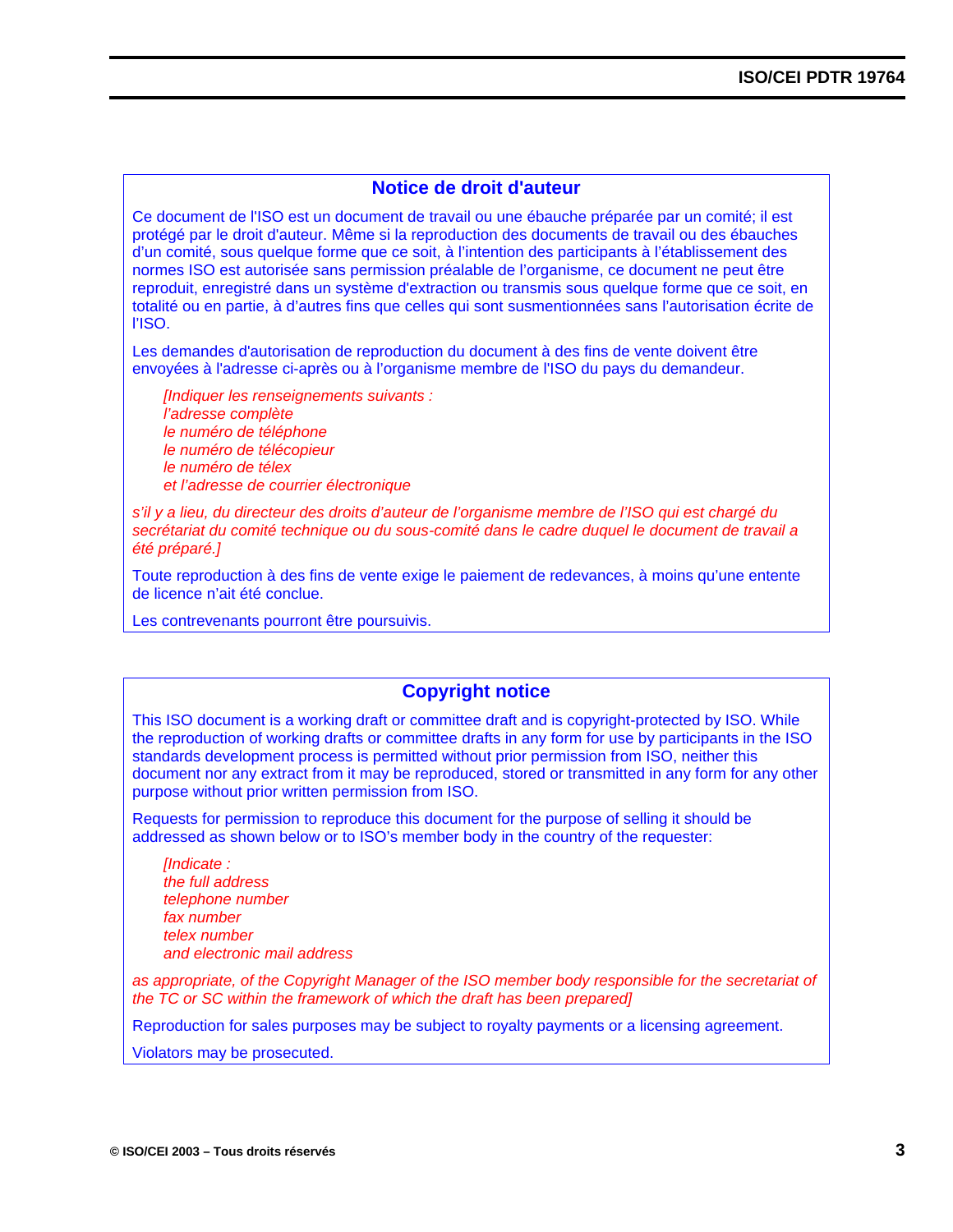## *Rapport technique* **19764** *– Guide méthodologique et critères de référence pour l'adaptabilité culturelle et linguistique dans les produits des technologies de l'information*

**Technical Report 19764 – Guidelines, methodology, and reference criteria for cultural and linguistic adaptability in information technology products**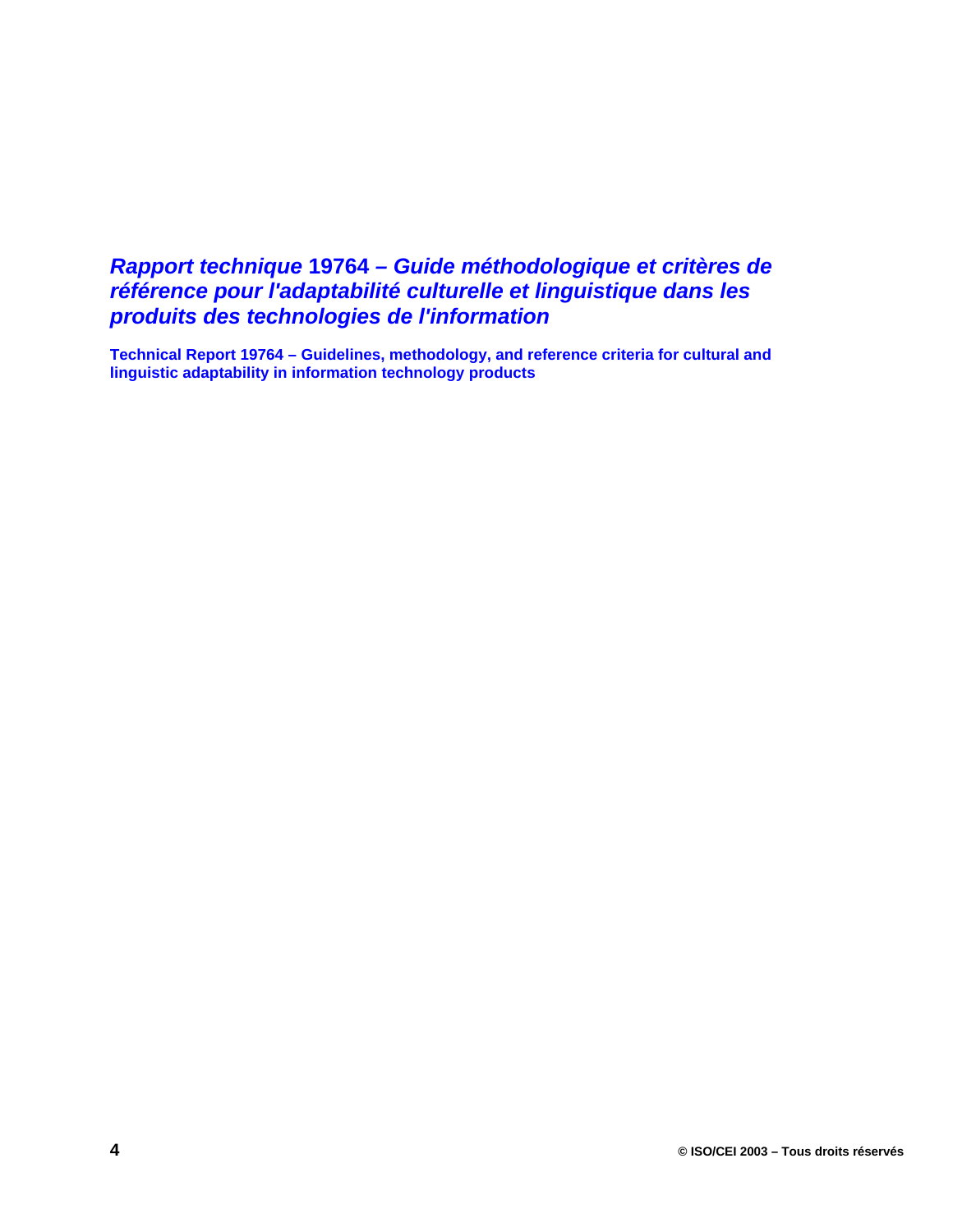## Table des matières

| 1                                                                              |     |                |                                                                            |  |  |  |
|--------------------------------------------------------------------------------|-----|----------------|----------------------------------------------------------------------------|--|--|--|
| $\mathbf{2}$                                                                   |     |                |                                                                            |  |  |  |
| 3                                                                              |     |                |                                                                            |  |  |  |
| 3.1                                                                            |     |                |                                                                            |  |  |  |
|                                                                                | 3.2 |                |                                                                            |  |  |  |
|                                                                                | 3.3 |                |                                                                            |  |  |  |
| 4                                                                              |     |                |                                                                            |  |  |  |
| Identification du produit et données servant au rapport d'évaluation  9<br>4.1 |     |                |                                                                            |  |  |  |
|                                                                                |     | 4.1.1          |                                                                            |  |  |  |
|                                                                                |     | 4.1.2          |                                                                            |  |  |  |
|                                                                                |     | 4.1.3          |                                                                            |  |  |  |
|                                                                                |     | 4.1.4          |                                                                            |  |  |  |
|                                                                                |     | 4.1.5          |                                                                            |  |  |  |
|                                                                                |     | 4.1.6          |                                                                            |  |  |  |
|                                                                                |     | 4.1.7          |                                                                            |  |  |  |
|                                                                                |     | 4.1.8          |                                                                            |  |  |  |
|                                                                                | 4.2 |                |                                                                            |  |  |  |
|                                                                                |     | 4.2.1          |                                                                            |  |  |  |
|                                                                                |     | 4.2.2          |                                                                            |  |  |  |
|                                                                                |     | 4.2.3          |                                                                            |  |  |  |
|                                                                                | 4.3 |                |                                                                            |  |  |  |
|                                                                                |     | 4.3.1          |                                                                            |  |  |  |
|                                                                                |     | 4.3.2          |                                                                            |  |  |  |
|                                                                                |     | 4.3.3          |                                                                            |  |  |  |
|                                                                                |     | 4.3.4          |                                                                            |  |  |  |
|                                                                                |     | 4.3.5          |                                                                            |  |  |  |
|                                                                                |     | 4.3.6<br>4.3.7 | Prise en charge des propriétés des caractères lors du traitement 12        |  |  |  |
|                                                                                |     | 4.3.8          |                                                                            |  |  |  |
|                                                                                |     | 4.3.9          |                                                                            |  |  |  |
|                                                                                | 4.4 |                |                                                                            |  |  |  |
|                                                                                | 4.5 |                |                                                                            |  |  |  |
|                                                                                |     | 4.5.1          |                                                                            |  |  |  |
|                                                                                |     | 4.5.2          |                                                                            |  |  |  |
|                                                                                |     | 4.5.3          |                                                                            |  |  |  |
|                                                                                |     | 4.5.4          |                                                                            |  |  |  |
|                                                                                | 4.6 |                |                                                                            |  |  |  |
|                                                                                |     |                |                                                                            |  |  |  |
|                                                                                |     |                | Annexe A Exemple d'un véritable banc d'essai pour l'évaluation de l'ACL 14 |  |  |  |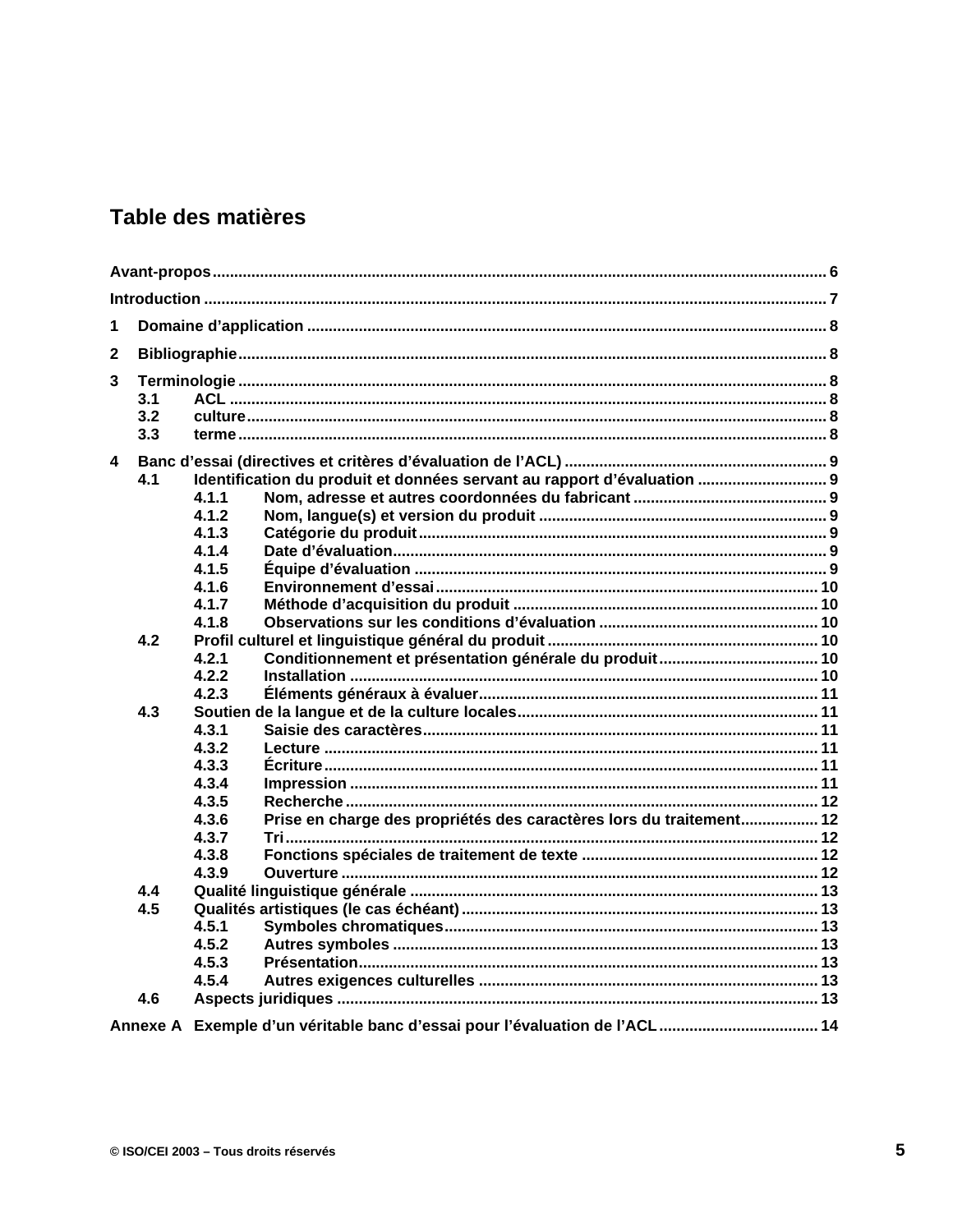## **Avant-propos**

L'ISO (Organisation internationale de normalisation) et la CEI (Commission électrotechnique internationale) sont des organisations non gouvernementales qui forment un système spécialisé pour la normalisation mondiale. Les organismes nationaux qui sont membres de l'ISO et de la CEI participent à l'élaboration de Normes internationales par l'intermédiaire de comités techniques créés par l'organisation concernée pour traiter de domaines particuliers d'activité technique. Les comités techniques de l'ISO et de la CEI collaborent dans des domaines d'intérêt commun. D'autres organisations internationales, gouvernementales et non gouvernementales, en liaison avec l'ISO et la CEI, participent aussi aux travaux.

Dans le domaine des technologies de l'information, l'ISO et la CEI ont créé un comité technique mixte qui porte le nom de ISO/CEI JTC 1.

La tâche principale des comités techniques est d'élaborer les Normes internationales mais, dans des circonstances exceptionnelles, ils peuvent proposer la publication d'un rapport technique d'un des types suivants :

- type 1, publication pour laquelle il n'a pas été possible de recueillir l'accord nécessaire comme dans le cas d'une Norme internationale, malgré des efforts répétés;
- type 2, publication sur un sujet pour lequel le développement technique n'est pas terminé ou, pour quelque raison, on peut croire qu'il y aura un accord pouvant conduire à une Norme internationale, mais non dans l'avenir immédiat;
- type 3, publication informative réunissant des données de nature différente de celles qui sont normalement diffusées lors de l'adoption d'une Norme internationale (par exemple sur les derniers progrès technologiques).

Dans les trois ans qui suivent leur publication, les rapports techniques des types 1 et 2 sont soumis à un examen qui vise à déterminer s'ils peuvent être transformés en Normes internationales. Les rapports techniques du type 3 n'ont pas nécessairement besoin d'être examinés tant que leurs données sont jugées valides ou utiles.

Les rapports techniques sont rédigés en conformité avec les règles précisées dans la partie 3 des Directives ISO/CEI.

Le rapport technique ISO/CEI TR 19764, qui est de type 3, a été préparé par le Comité technique mixte ISO/CEI JTC 1/SC 35, *Interfaces utilisateur*.

Le présent document ne doit pas être considéré comme une « Norme internationale ». De nature provisoire, il est conçu pour que l'on puisse tirer des renseignements et de l'expérience de son utilisation. Toute observation sur son contenu doit être envoyée au Secrétariat central de l'ISO.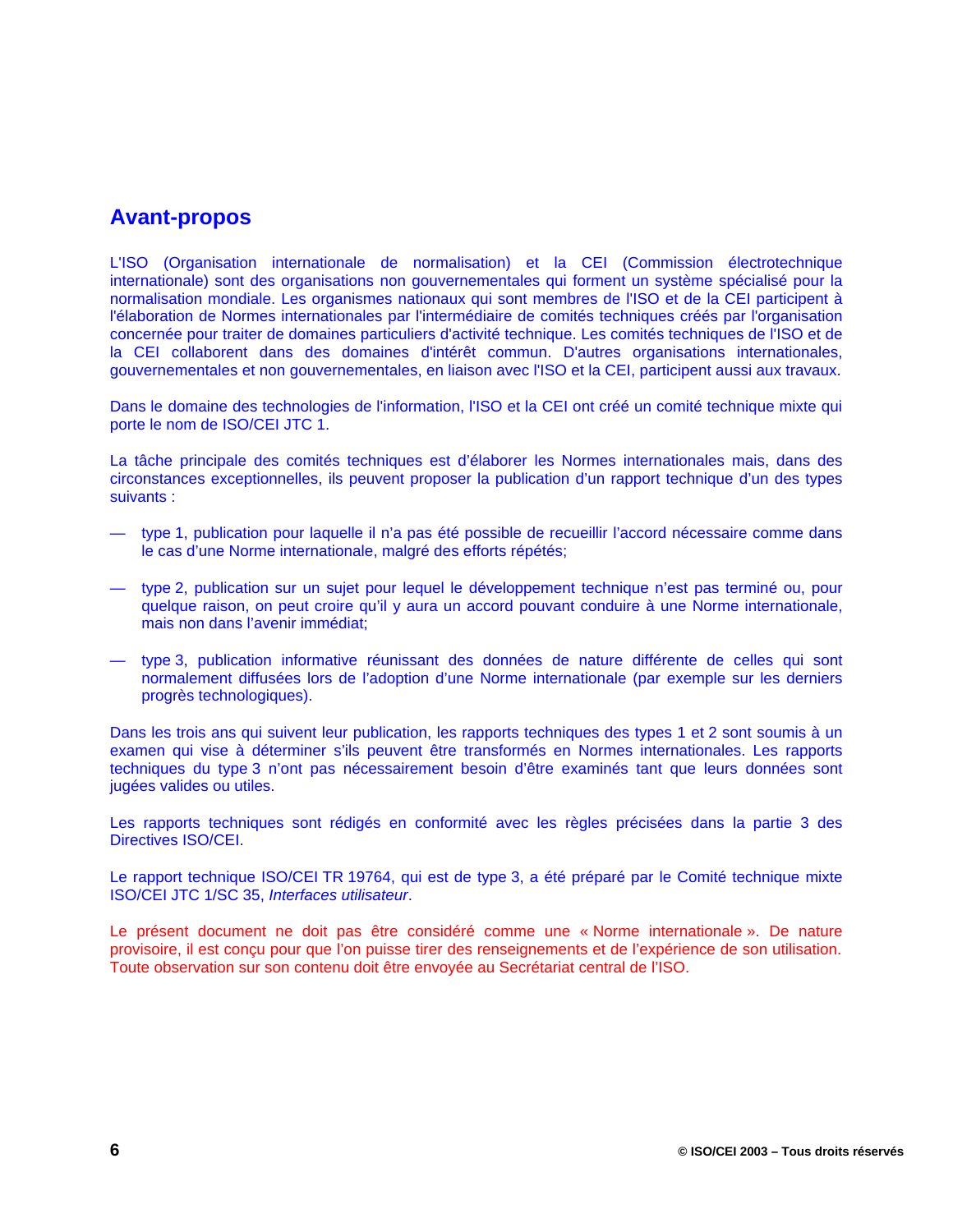## **Introduction**

Pour être efficace, un produit ou un service des technologies de l'information (TI) doit répondre aux exigences des utilisateurs, y compris les exigences de nature culturelle ou linguistique, que certains considèrent comme un élément essentiel de ce qui est désormais appelé « l'accessibilité [des utilisateurs aux TI] ».

Le présent rapport technique (RT) aidera le marché en proposant une méthode objective d'évaluation de l'adaptabilité culturelle et linguistique. Les exigences locales ou nationales de nature juridique ou réglementaire ne sont pas toujours directement pertinentes dans l'évaluation de produits ou de services du point de vue de l'adaptabilité culturelle et linguistique, mais elles constituent parfois un défi d'envergure internationale, notamment quand il s'agit des TI. Le présent rapport laisse entendre que des exigences locales ou nationales doivent être respectées pour tenir compte des caractéristiques linguistiques et culturelles de certains pays et que, par conséquent, elles doivent être prises en considération dans l'évaluation et que les fabricants doivent s'en servir comme d'un guide.

Le présent rapport est conçu comme un outil d'examen; il doit aider le consommateur à déterminer si un produit est compatible avec sa langue et sa culture. Il vise également à aider les concepteurs du produit à évaluer celui-ci à l'avance ou à en améliorer la fonctionnalité sur le plan de l'adaptabilité culturelle et linguistique.

L'utilisation d'une telle méthode devrait généralement faire en sorte qu'aucun produit n'obtienne une note nulle ni n'atteigne la perfection. Le marché déterminera progressivement ce qui constitue l'adaptabilité culturelle et linguistique et celle-ci sera une cible mobile – et évolutive – de par sa nature même. La méthode représente donc surtout un outil permettant de bonifier les produits.

Le présent rapport est présenté de façon qu'une personne ou une organisation puisse établir son propre banc d'essai de manière ordonnée, en suivant les directives données, et déterminer, de concert avec tous les intervenants qui participent à l'évaluation, la pondération attribuée à chaque aspect. Comme il a été indiqué précédemment, l'objectif poursuivi n'est pas de rejeter un produit, mais de corriger ses lacunes.

Le rapport est fondé sur l'expérience qu'a acquise l'OQLF (*Office québécois de la langue française*) pendant les quatre années consacrées à évaluer des logiciels (principalement) et du matériel (surtout des interfaces utilisateur, comme les claviers proposés par différents fabricants), au moyen de profils normatifs ou d'autres caractéristiques, pour voir s'ils satisfaisaient aux différentes exigences de la langue française et de la culture québécoise. Le projet de modèle, surnommé BÉTEL (*Banc d'essai technolinguistique*), qui a été mis en œuvre en fonction d'une langue et d'un milieu culturel précis, est généralisé ici en fonction des exigences de n'importe quelle langue. Les étapes indiquées dans le RT constituent des directives et des critères qui peuvent être améliorés au fil des ans. Par conséquent, le rapport, qui présente une méthode d'évaluation modeste, mais pragmatique, pourra être mis à jour d'après les commentaires reçus, au cours des mois et des années, de la part des groupes qui l'auront utilisé.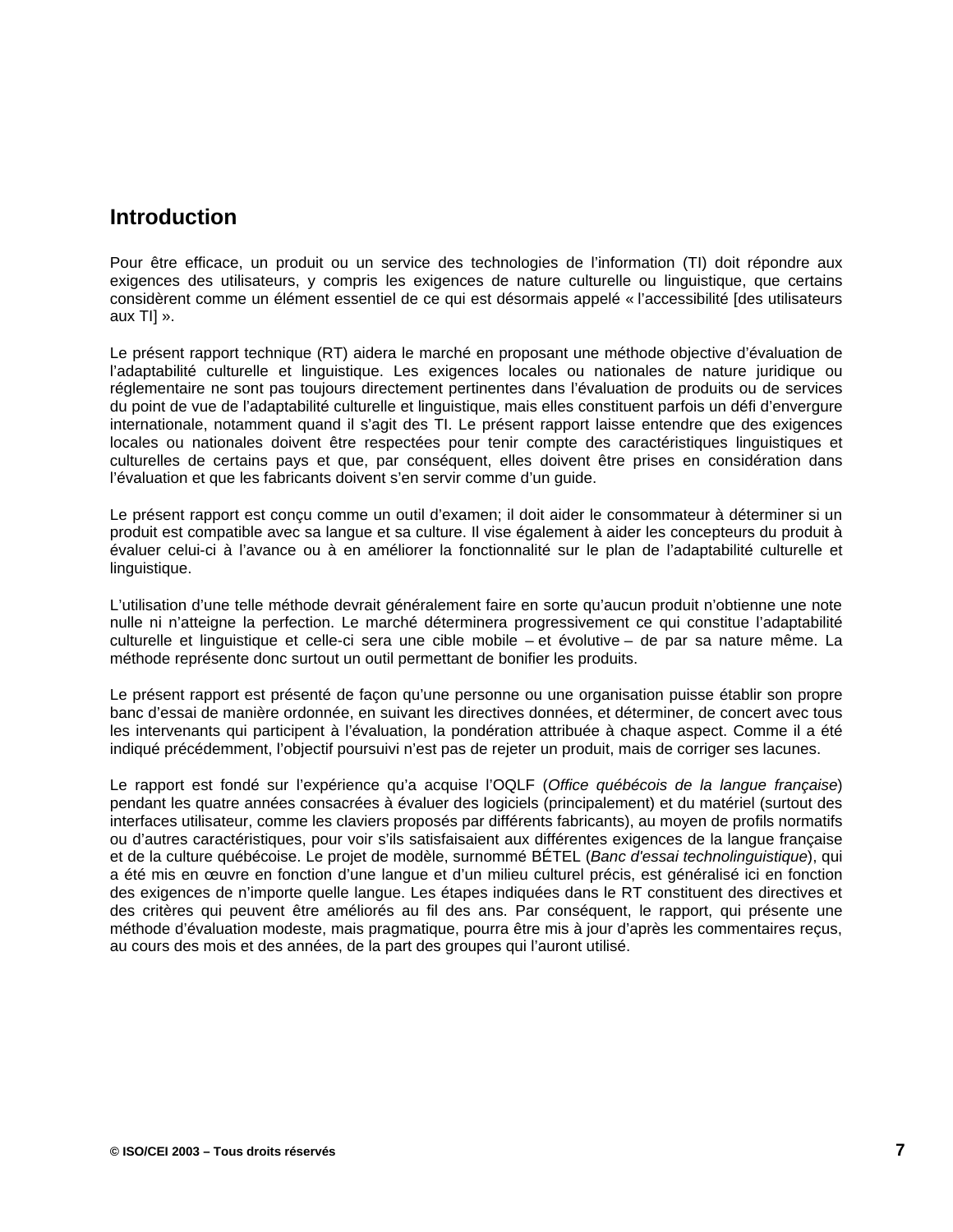## **1 Domaine d'application**

Le rapport technique précise une méthode et une liste de contrôle assistée servant à l'évaluation de l'adaptabilité culturelle des logiciels, du matériel et d'autres produits des TI. La liste de contrôle et les directives sont constitués d'éléments largement utilisables, à tel point qu'on peut non seulement les appliquer à tous les produits des TI, mais également les augmenter pour satisfaire aux exigences propres à certains milieux culturels.

## **2 Bibliographie**

Les documents indiqués ci-dessous renferment des passages qui s'intègrent par renvoi au présent rapport. Pour les renvois datés, des modifications ultérieures de n'importe laquelle de ces publications ne s'appliquent pas. Toutefois, les parties aux ententes fondées sur le présent rapport sont incitées à voir s'il est possible d'appliquer les plus récentes éditions des documents normatifs figurant ci-dessous. Pour les renvois non datés, la plus récente édition des documents normatifs s'applique. Les membres de l'ISO et du CEI tiennent des registres des Normes internationales valides à l'heure actuelle.

http://www.oqlf.gouv.qc.ca/ressources/ti/definition\_betel.html [Banc d'essai technolinguistique]

ISO/IEC SC35 N 461 – Grille d'évaluation technolinguistique

ISO/IEC SC35 N 462 – Guide d'évaluation technolinguistique

## **3 Terminologie**

Le présent rapport technique contient les expressions suivantes, dont la définition est donnée ci-après :

### **3.1 ACL**

adaptabilité culturelle et linguistique

#### **3.2 culture**

**Ensemble d'usages, de coutumes et de modes d'expression artistique, religieuse et intellectuelle qui sont propres à un groupe ou à une société humaine.**

#### **3.3 terme**

**(tout terme qui, selon les lecteurs du présent document de travail, nécessite une définition doit être proposée au rédacteur)** texte de la définition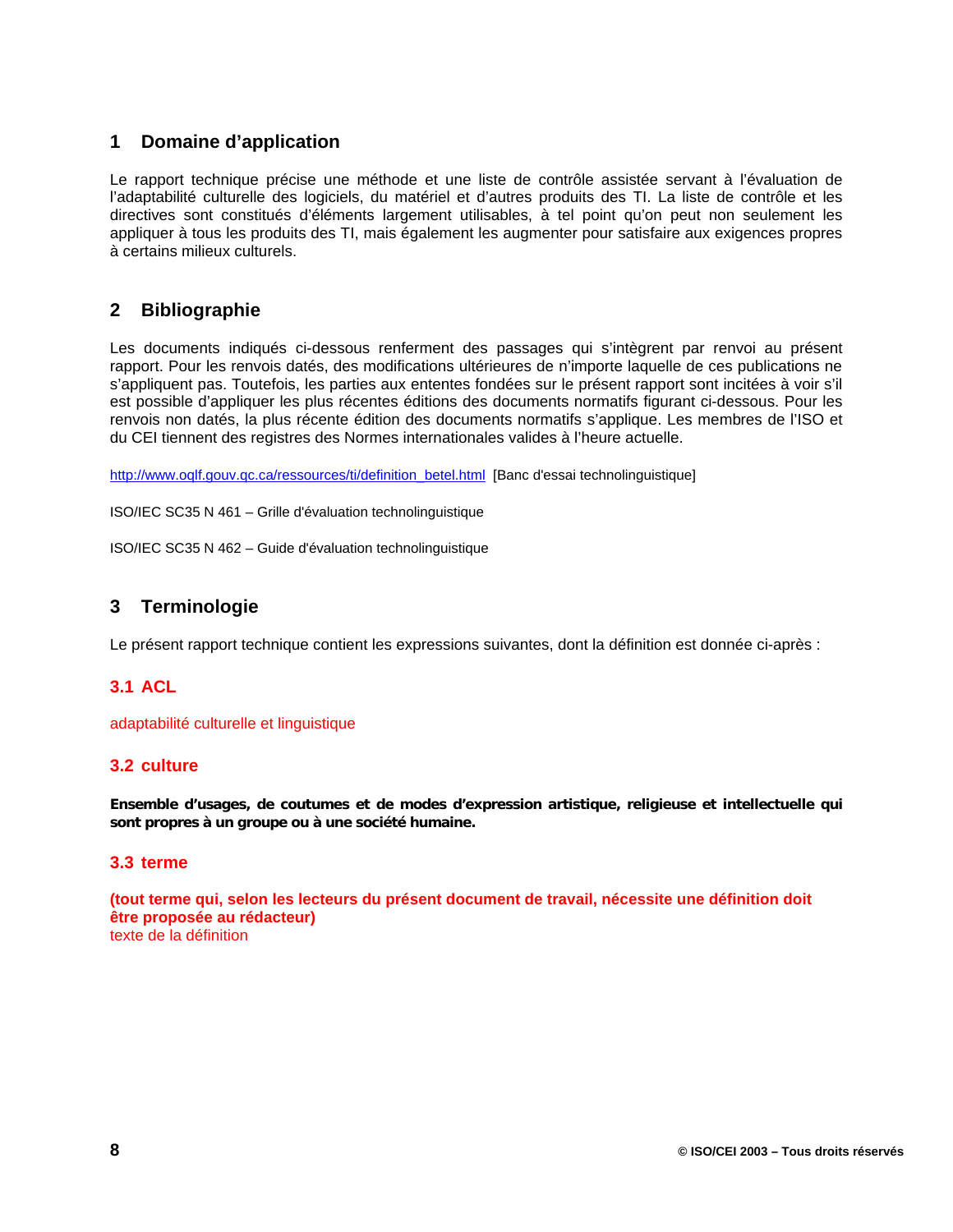## **4 Banc d'essai (directives et critères d'évaluation de l'ACL)**

On trouvera ci-dessous la marche à suivre pour établir un banc d'essai pour l'évaluation de l'ACL. Il faut le voir comme un aide-mémoire général duquel on peut dévier en supprimant des éléments sans objet et en ajoutant des éléments pertinents. Il faut surtout signaler que les logiciels et le matériel peuvent utiliser certains éléments communs mais, pour le matériel général (comme les claviers), les caractéristiques de l'ACL sont généralement plus simples à évaluer si on prend seulement en considération le nombre d'éléments à étudier.

Après que tous les éléments à prendre en considération ont été déterminés, mais avant d'entreprendre les essais, il faut établir la pondération relative de chaque élément d'évaluation. On pourra alors attribuer une cote générale au produit et même le classer.

#### **4.1 Identification du produit et données servant au rapport d'évaluation**

Dans le rapport d'évaluation, le produit est décrit ici au moyen de divers renseignements :

#### **4.1.1 Nom, adresse et autres coordonnées du fabricant**

S'il est possible de télécharger des exemplaires d'un logiciel à évaluer à partir d'Internet, il faut entrer ici l'URL du site d'où se fait le téléchargement.

#### **4.1.2 Nom, langue(s) et version du produit**

La version exacte du produit évalué est entrée ici le plus exactement possible (y compris grâce à des renseignements précis sur les langues si le produit principal n'a pas été mis au point de façon neutre). L'évaluation peut en effet être très différente après que l'on a informé le fabricant des résultats d'une évaluation antérieure, ce qui donnera probablement lieu à la correction d'une partie, voire de la totalité, des lacunes repérées dans les versions précédentes.

#### **4.1.3 Catégorie du produit**

Il faut entrer ici un sommaire du domaine d'application général du produit évalué ainsi que de ses principales fonctions.

#### **4.1.4 Date d'évaluation**

La date d'évaluation complète le numéro de version. Certains produits sont dotés de versions temporaires émises à intervalle fixe et cela peut nuire à la validité des résultats si cette information n'est pas bien indiquée. Il est fortement recommandé de mettre en œuvre tous les correctifs fournis par le fabricant jusqu'à la date d'évaluation, pour garantir l'exactitude du rapport.

#### **4.1.5 Équipe d'évaluation**

Les antécédents de l'équipe peuvent donner une idée de son savoir-faire et de sa crédibilité pendant une période donnée.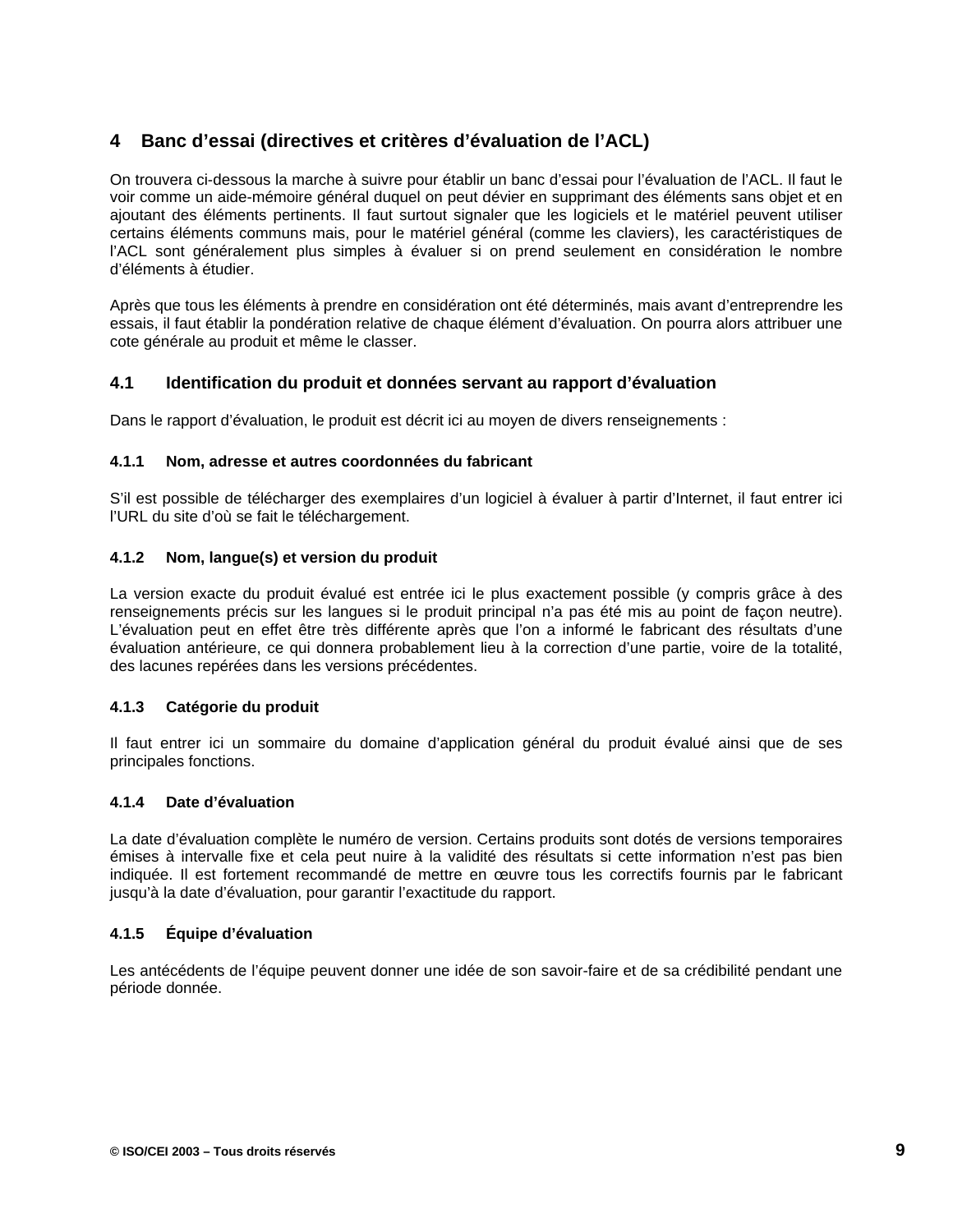#### **4.1.6 Environnement d'essai**

Cette information précise l'environnement dans le cadre duquel les essais ont été menés; on indiquera notamment le clavier utilisé, les polices employées (si cet élément d'information est pertinent), le système d'exploitation et sa version ou le jeu de caractères, etc.

#### **4.1.7 Méthode d'acquisition du produit**

Il peut être pertinent ici de préciser qui a parrainé l'acquisition du produit, afin qu'apparaissent les liens qui pourraient exister entre les évaluateurs et le fabricant. Si le produit a été obtenu gratuitement, il est important qu'aucun avantage n'ait été accordé aux évaluateurs.

#### **4.1.8 Observations sur les conditions d'évaluation**

Cet élément d'information précise les questions ou les observations possibles des évaluateurs sur les conditions dans lesquelles les essais d'évaluation ont été menés.

### **4.2 Profil culturel et linguistique général du produit**

Ce profil constitue le premier aperçu qu'un utilisateur peut avoir d'un nouveau produit. Cet aperçu doit également satisfaire à certaines exigences, du point de vue de l'ACL, qui sont évaluées ici sous trois aspects différents.

#### **4.2.1 Conditionnement et présentation générale du produit**

Il est possible d'obtenir un produit entièrement conditionné ou, pour un logiciel, de le télécharger à partir d'un site Web. Dans les deux cas, la présentation peut ou non respecter la langue et la culture de l'utilisateur. Cet élément évalue le premier contact avec un produit. À des fins d'illustration, il est recommandé d'intégrer au rapport d'évaluation une image du produit dans son conditionnement original ou une capture d'écran du site Web.

#### **4.2.2 Installation**

Même si le produit final installé respecte la langue et la culture de l'utilisateur, il peut arriver que le processus d'installation ne satisfasse pas ou satisfasse peu à cette exigence. Le présent élément d'information vise à évaluer cette caractéristique. À cet égard, le rapport devrait comprendre le plus possible des images qui soutiennent ce point. La langue de l'utilisateur doit non seulement être respectée dans la documentation, mais également dans les étapes de l'installation, y compris du point de vue du nom des fichiers d'installation ou des répertoires, s'ils doivent avoir de l'importance pour la personne qui effectue l'installation (exemples : un fichier appelé « README » ou « ThisFileShouldBeDeleted » peut ne rien signifier pour une personne dont la langue n'est pas l'anglais). Quand l'utilisateur est autorisé à nommer un fichier à son gré, il devrait idéalement être en mesure d'entrer tous les caractères propres à sa langue pour ce faire.

Il faut indiquer les conflits qui peuvent se produire entre le produit installé et son environnement (exemple : des problèmes peuvent se produire si on fait tourner un logiciel français sous un système d'exploitation anglais ou vice versa). Si le processus d'installation fait état d'une telle possibilité, le rapport d'évaluation doit le signaler. Il faut aussi évaluer les cas d'incohérence de l'interface (exemple : l'affichage de messages d'erreur dans une langue autre que celle de l'utilisateur).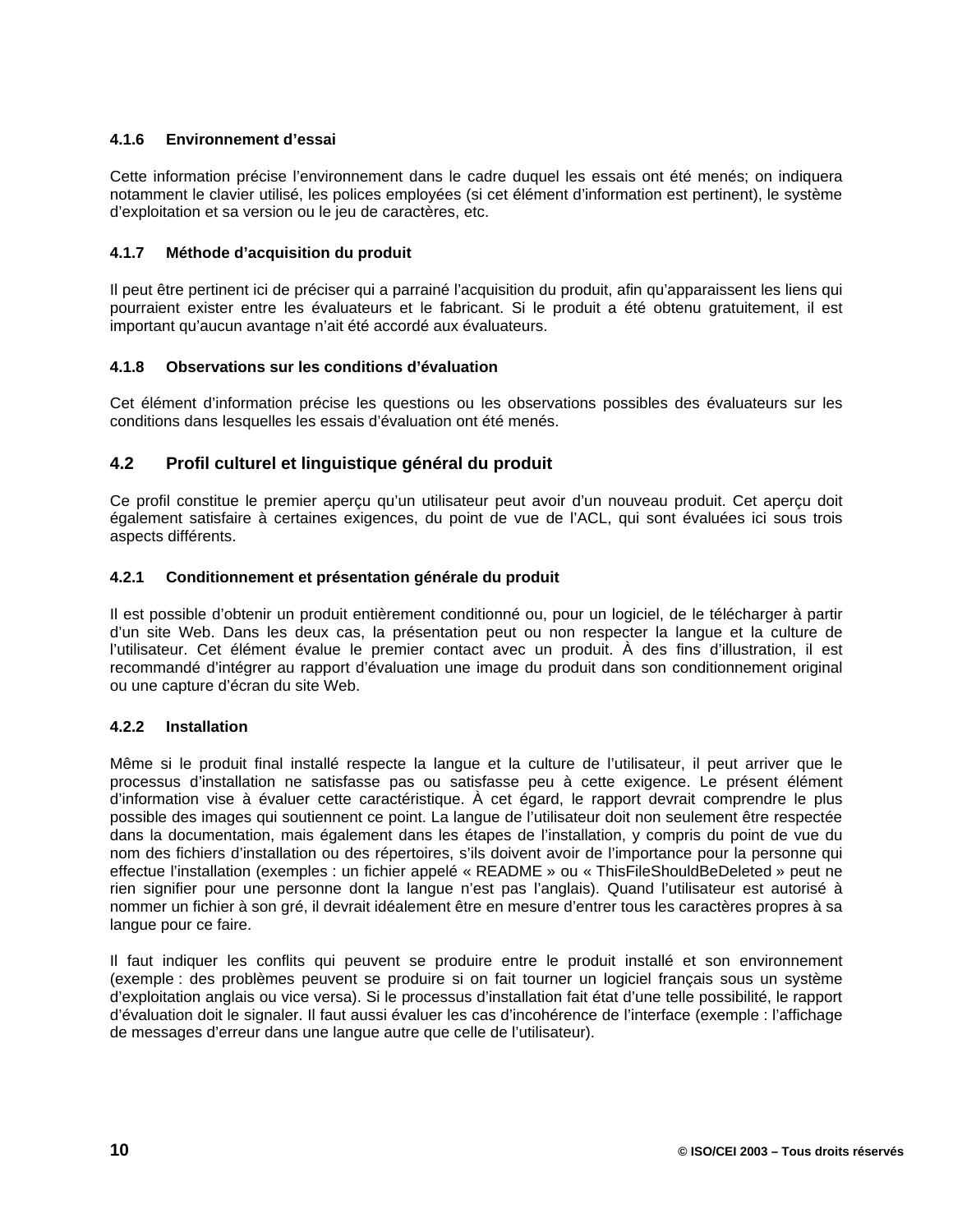#### **4.2.3 Éléments généraux à évaluer**

Pour voir rapidement si un produit respecte en général la langue et la culture de l'utilisateur, il faut examiner les volets suivants : aide en ligne, boîtes de dialogue, bulles d'aide, messages d'erreur, nom des fichiers et éléments du service après-vente.

#### **4.3 Soutien de la langue et de la culture locales**

Après le premier aperçu du produit, il s'agit de l'aspect le plus important, car il fait l'objet d'une évaluation détaillée. Les normes nationales et internationales en vigueur devraient être prises en considération pour l'évaluation. S'il n'en existe pas, des critères « maison » peuvent servir.

Il faut aussi examiner le soutien qui est accordé à la langue du pays; en règle générale, il s'agit de voir si la saisie, la lecture et l'écriture sont compatibles avec les caractéristiques linguistiques et culturelles de l'utilisateur.

#### **4.3.1 Saisie des caractères**

Le produit évalué doit permettre, sans interférence, l'utilisation de toutes les caractéristiques de la langue de l'utilisateur. En règle générale, on évalue ici la conformité du produit aux caractéristiques nationales ou internationales se rapportant au clavier (par exemple, la norme ISO/CEI 9995) ou aux méthodes nationales ou internationales de saisie des caractères (par exemple, la norme ISO/CEI 14755) et son aptitude à rendre adéquatement les caractères saisis. Comme il existe généralement plusieurs normes à ce sujet, il faut accorder des points pour chacune.

#### **4.3.2 Lecture**

Le produit évalué doit être en mesure de lire et d'afficher correctement un fichier qui comprend les caractères propres à la langue de l'utilisateur. L'identification de la langue peut être explicite (un système d'étiquetage indique le jeu de caractères ou, en l'absence de ce système, il peut être possible d'identifier ce jeu manuellement) ou implicite (le produit suppose qu'un jeu de caractères donné est utilisé). À moins que le jeu de caractères codé soit celui des caractères universel (jeu conforme à la norme ISO/CEI 10646, qui est souvent codé de façon implicite suivant le format UTF-8, surtout pour les nouvelles normes Internet), il n'est pas souhaitable de supposer un jeu de caractères fixe, car cela pourrait nuire gravement à l'adaptabilité linguistique du produit.

Il faut évaluer la conformité avec diverses normes de codage nationales et internationales. Dans tout produit, la simple conformité à des caractéristiques privées n'est pas souhaitable, car cela nuit non seulement à l'adaptabilité linguistique du produit, mais également à son interopérabilité.

#### **4.3.3 Écriture**

Le produit doit être en mesure d'afficher correctement et d'envoyer, de façon constante, les caractères propres à la langue et à la culture de l'utilisateur, afin que soit conservée la signification de l'information envoyée (par exemple, le symbole de l'euro entré au moyen d'un jeu de caractères donné doit apparaître uniquement de cette façon à l'impression).

#### **4.3.4 Impression**

Le produit utilisé doit être en mesure d'imprimer, de façon constante, les caractères entrés au clavier suivant la méthode de saisie ou les caractères lus d'un fichier qui existe déjà et générés par le produit luimême ou par un autre produit (interopérabilité).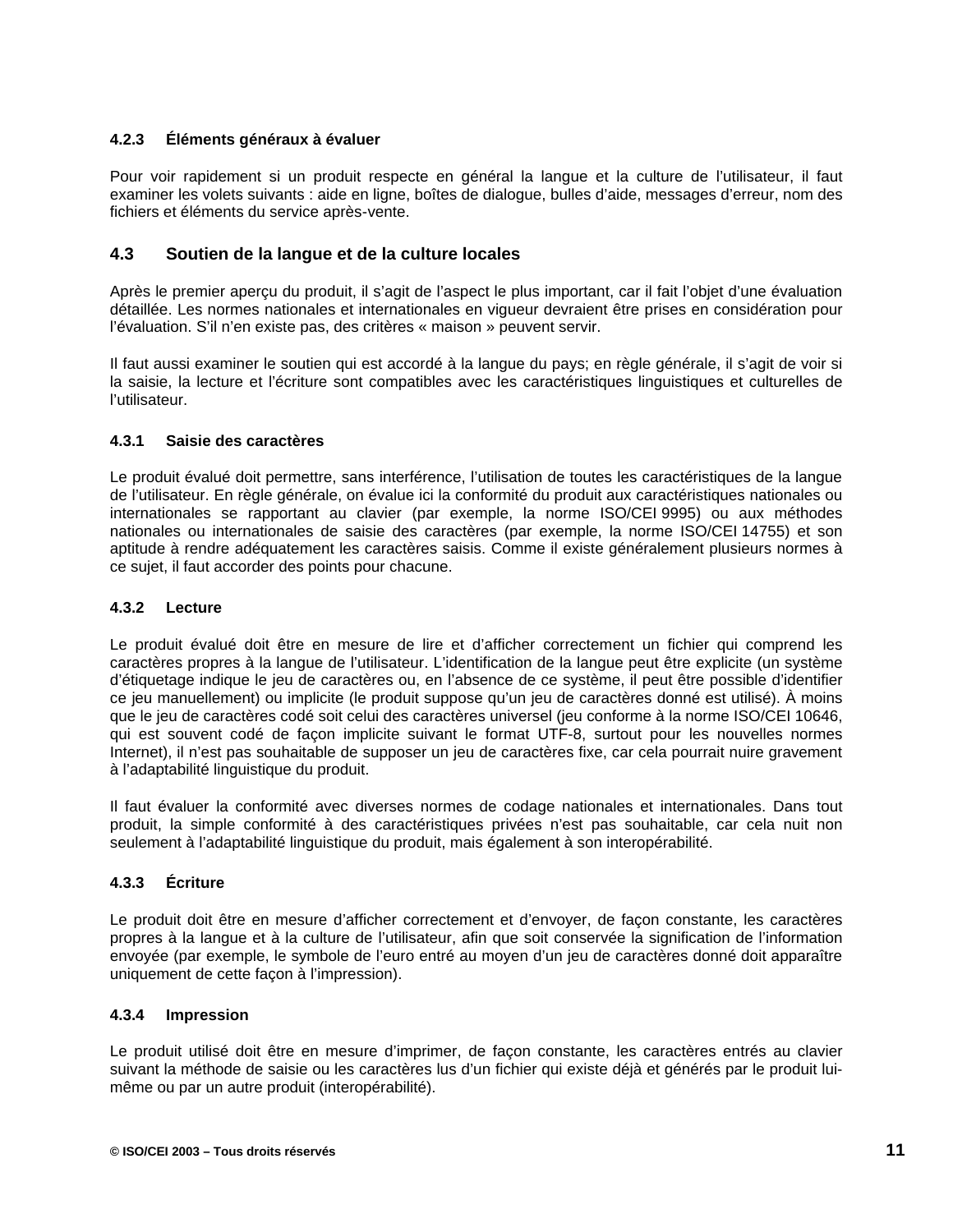#### **4.3.5 Recherche**

La reproduction de caractères de la lecture à l'écriture est une opération moins complexe que le traitement de ces caractères. La recherche doit respecter les caractéristiques propres à la langue de l'utilisateur : c'est pourquoi l'utilisateur francophone peut entrer des chaînes de recherche comprenant des mots accentués ou non et la comparaison doit être effectuée selon le comportement attendu de méthodes de comparaison internationales et adaptables, qui sont à la fine pointe de la technologie (comme la méthode proposée par la norme ISO/CEI 14651).

#### **4.3.6 Prise en charge des propriétés des caractères lors du traitement**

Il faut évaluer ici les propriétés des caractères, comme l'équivalence ou la non-équivalence entre minuscules et majuscules des langues alphabétiques, conformément aux attentes de l'utilisateur ou aux limites acceptées ou traditionnelles. Il faut consigner dans le rapport toute divergence par rapport aux pratiques linguistiques et culturelles courantes et, si cette divergence est attribuable au produit lui-même, la pondérer en conséquence.

#### **4.3.7 Tri**

Le tri est un processus lié à la comparaison des caractères, comme la recherche, mais il est plus global en ce qui a trait à la portée et à la présentation. Chaque fois qu'un produit comprend une fonction de tri, si cette fonction relève du produit lui-même, les résultats obtenus doivent être conformes aux attentes de l'utilisateur sur les plans de la culture et de la langue. Le processus doit être conforme à une méthode de tri normalisée nationale (comme l'ordre utilisé par les dictionnaires de la région ou du pays en question) ou harmonisé avec la norme internationale ISO/CEI 14651, qui exige l'adaptation du produit à la langue et à la culture de l'utilisateur.

Pour le tri, il faut établir une valeur de référence (comme celle qui est indiquée dans la norme canadienne CAN/CSA Z243.4.1) et évaluer le produit en conséquence.

Il faut étayer toute non-conformité aux attentes en matière de tri au moyen d'une capture d'écran ou d'une reproduction de l'imprimé obtenu.

#### **4.3.8 Fonctions spéciales de traitement de texte**

Il faut évaluer ici, le cas échéant, les règles qui régissent le retour à la ligne automatique ou le traitement d'un mot ou d'un caractère spécial en tenant compte de la culture ou de la langue de l'utilisateur.

#### **4.3.9 Ouverture**

Par ouverture, on entend la capacité d'un logiciel ou d'un matériel de prendre en charge des éléments externes, comme des plugiciels, des connexions matérielles de diverses natures, l'échange de caractères avec d'autres applications (tout en conservant leur « signification »), l'échange de textes multilingues ou l'échange de métadonnées, sans incidence sur la fonctionnalité et sur le rendement du produit.

Par conséquent, les données et métadonnées doivent être compatibles entre langues, les caractères entre plates-formes ou entre langues, etc.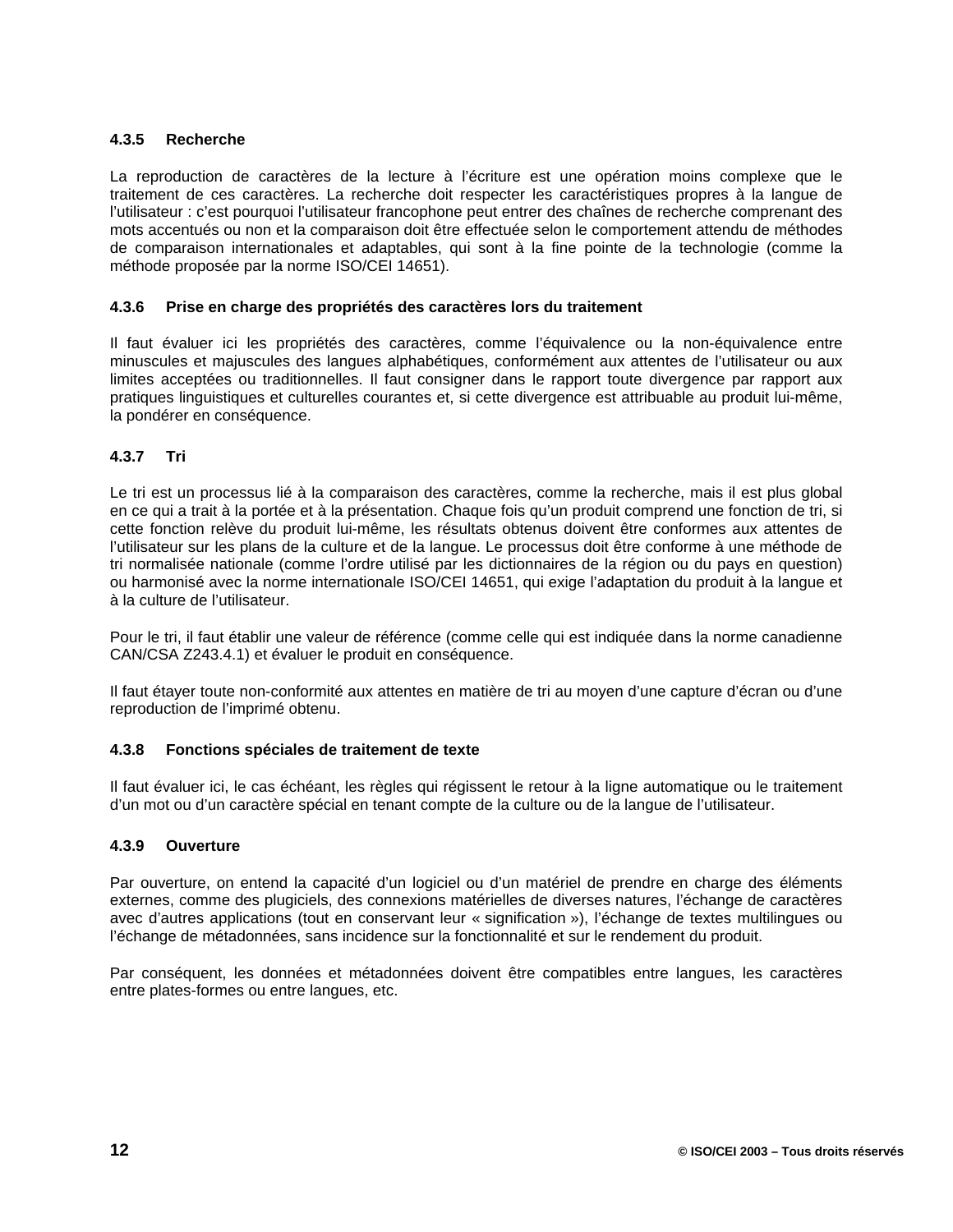Dans le cas des métadonnées, l'échange doit être possible avec des éléments neutres sur le plan culturel (c'est-à-dire qu'il ne faut pas imposer à l'utilisateur des métadonnées exprimées dans une langue naturelle qui ne serait pas la sienne – les métadonnées numériques sont alors préférables pour l'échange entre ordinateurs ou entre applications; par exemple, lorsque des métadonnées rédigées selon un jeu de caractères universel sont échangées, l'identification numérique, donc neutre, des caractères est préférable à l'utilisation des caractères et ces métadonnées doivent être présentées à l'utilisateur suivant le nom des caractères de sa langue).

#### **4.4 Qualité linguistique générale**

Il faut prendre un échantillon du produit, soit un pourcentage donné (un échantillon de 10 % est raisonnable si le texte total compte moins de 500 pages; si le nombre de pages est supérieur, un échantillon de 5 % est suffisant) de tout le texte compris dans la documentation destinée à l'utilisateur, les messages et les affichages. Il faut évaluer la qualité linguistique de l'échantillon sur les plans de la terminologie, de l'orthographe et de la grammaire.

### **4.5 Qualités artistiques (le cas échéant)**

#### **4.5.1 Symboles chromatiques**

Il faut signaler ici toute utilisation des couleurs qui contrevient à l'usage de la culture de l'utilisateur. Par exemple, une couleur peut représenter la mort ou la douleur dans une culture, mais être associée à la vie, à la pureté et à la joie dans une autre. Certains produits peuvent avoir été mis au point dans l'ignorance totale du symbolisme chromatique. Il y va donc de l'intérêt du fabricant de bien connaître cet aspect de la culture des utilisateurs.

#### **4.5.2 Autres symboles**

Outre les couleurs, il faut signaler dans le rapport tous les éléments de nature symbolique qui peuvent nuire à l'acceptabilité du produit.

#### **4.5.3 Présentation**

Dans certaines cultures, on accorde plus d'importance à un texte s'il est présenté d'une façon particulière (par exemple les textes avec titres en gras, retraits spéciaux, insertion de boîtes ou utilisation de polices particulières). Il est possible d'évaluer ici le respect des règles de retour à la ligne automatique si cela fait partie des éléments d'ordre artistique.

#### **4.5.4 Autres exigences culturelles**

Dans de nombreuses cultures, la présentation d'un texte obéit à certaines règles de nature artistique. Le cas échéant, il faut préciser ici si le produit se conforme à ces règles.

#### **4.6 Aspects juridiques**

Bien que le présent rapport ne vise pas à résoudre des problèmes juridiques, il faut que le rapport d'évaluation fasse état de toute question, perçue ou manifeste, se rapportant aux lois et à la réglementation d'ordre administratif ou autre de la région où est utilisé le produit. Les notes données à ce chapitre représentent un problème particulièrement délicat; il convient donc de ne classer un produit que sur des points évidents et incontestables.